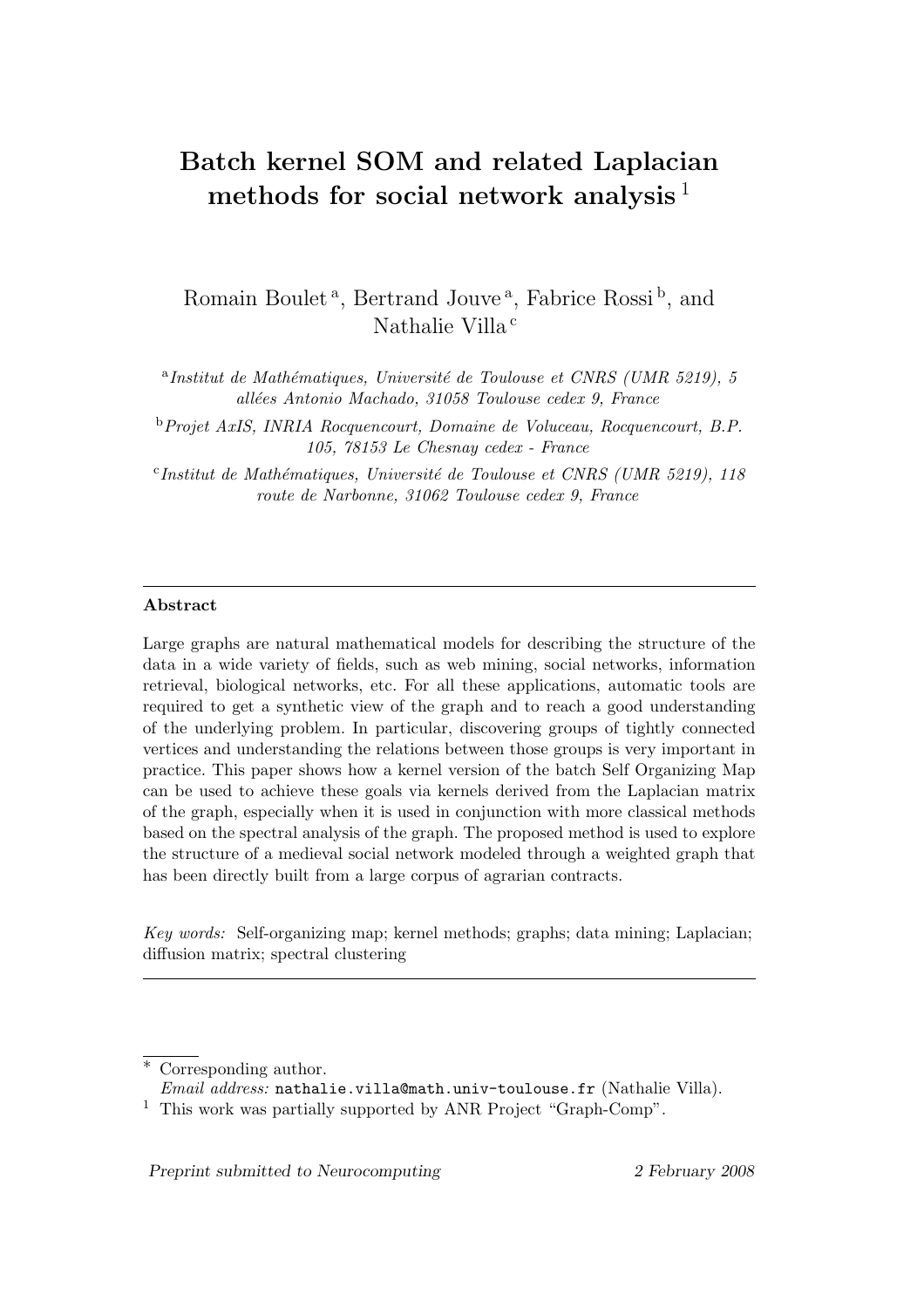## 1 Introduction

Complex networks are large graphs with a non trivial organization. They arise naturally in numerous context [7], such as, to name a few, the World Wide Web (which gives a perfect example of how large and complex such a network may grow), metabolic pathways, citation networks between scientific articles or more general social networks that model interaction between individuals and/or organizations, etc.

Complex networks share common properties that have allowed the emergence of mathematical descriptions such as small world graphs or power law graphs. The structure of these graphs often gives some keys to understand the complex network underlined. To study such a structure, one often begins with a metrology process applied to the graph that describes the degree distribution, the number of components, the density, etc. The second step consists in the search of subgraphs that have particular adjacency, in particular highly connected parts of the graph which are at the same time lightly connected between them. Such parts are called *communities*  $2 \, [41,13]$ . More recently, several directions have been explored to go further in modelling large real networks, taking into account their dynamics [47], the attributes of the data [35], a more formal definition of the communities [42,38,37], or the relations between communities [40]. However, it should be noted that dealing with very large graphs (millions of vertices) is still an open question (see [9] for an example of an efficient algorithm to explore that kind of data sets).

Several ways have been explored to cluster the vertices of the graph into communities [43] and some of them have in common the use of the Laplacian matrix. Indeed, there are important relationships between the spectrum of the Laplacian and the graph invariants that characterize its structure (see, e.g. [32,33]). These properties can be used for building, from the eigen-decomposition of the Laplacian, a similarity measure or a metric space such that the induced dissimilarities between vertices of the graph are related to its community structure (see [13], among others). The Laplacian matrix also appears when the vertices of the graph are clustered by the optimization of a graph cut quality measure: optimizing such a measure is generally a NP-complete problem but using the properties of spectrum of the Laplacian provides a relaxation based heuristic solution with a reasonable complexity [1].

In the present paper, the properties of the Laplacian are also used to iden-

<sup>&</sup>lt;sup>2</sup> It should be noted that this use of the term "community" while quite standard in computer science is disputed in other disciplines, e.g., sociology, where a group of individuals highly connected in some sense is not always considered as forming a community.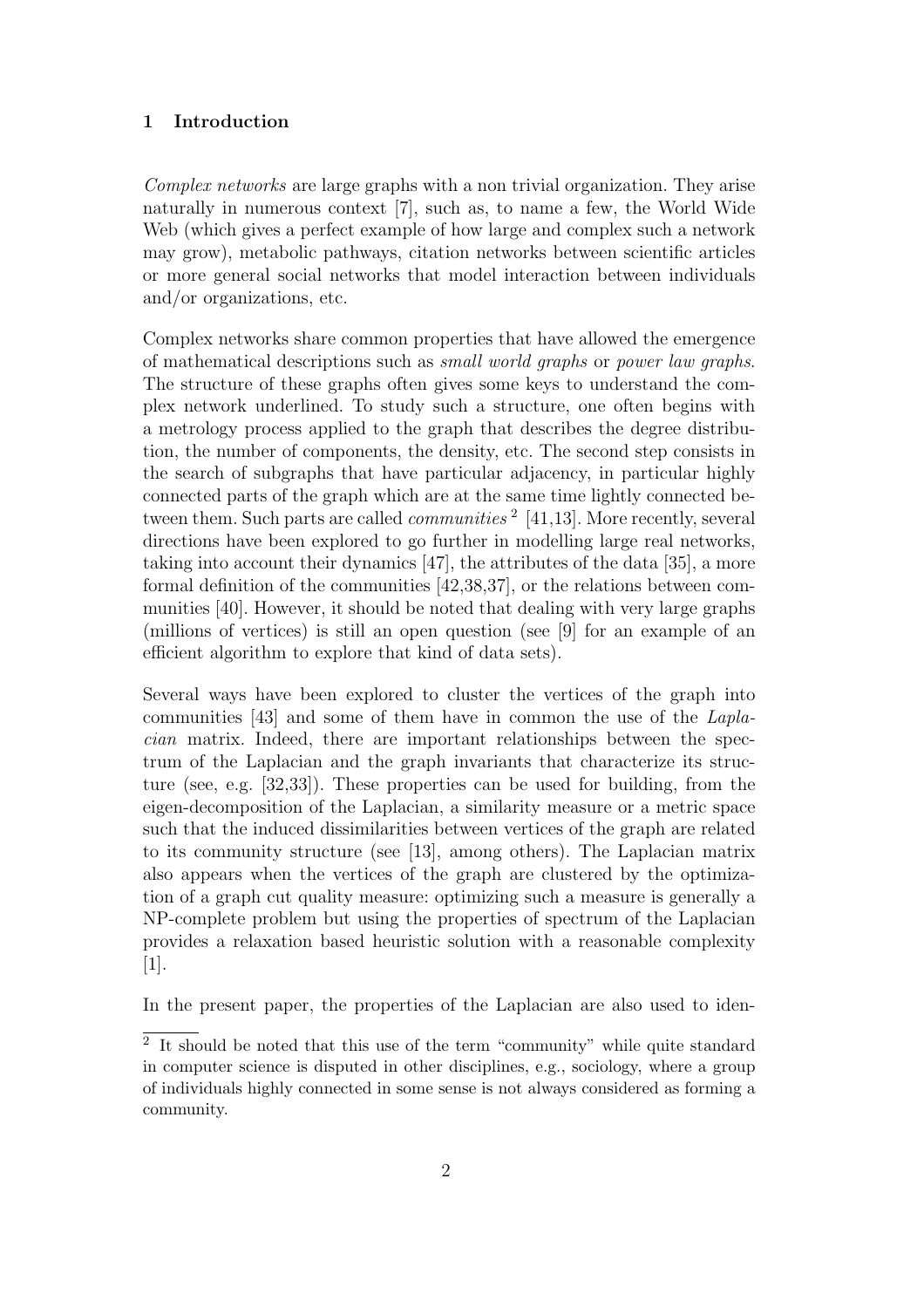tify and map communities, both in a rather classical way and with a recently proposed batch version of the kernel Self Organizing Map (SOM). The combination of those tools gives complementary views of a social network. The spectral based approach extracts a specific type of communities for which interpretation biases are limited, but which cover only part of the graph (e.g., one third of the vertices in the studied graph). The SOM solution gives a global map of the vertices clustered into more informal communities, for which a link analysis must be done with care. Combining the analysis of these classifications helps in getting some global results while limiting the risk of false interpretation.

In both cases, the communities' organization is associated to a two dimensional representation that eases interpretation of their relations. It should be noted that these representations are not intended to compete with those coming from the large field of graph drawing [12,23]: the goal in this paper is not to draw the whole graph but to extract a community structure and to provide a sketch of the organization of these small homogeneous social groups.

The rest of this paper is organized as follows. Section 2 defines perfect communities and uses spectral analysis of the Laplacian to identify them. An alternative and complementary approach is described in Section 3, where a kernel is derived from the Laplacian via a form of regularization. This kernel is used in Section 4 to implement a batch kernel SOM which builds less perfect communities and maps them on a two dimensional structure that respects their relationships. Section 5 is dedicated to an application of the proposed methods to a social network that models interactions between peasants in the French medieval society. The historical sources (agrarian contracts) are first presented together with the corresponding social network model. Methods proposed in Sections 2 and 4 are then applied to this graph. Results are compared and confronted to prior historical knowledge.

# 2 Clustering through the search of perfect communities

Understanding the structure of a large network is a major challenge. Fortunately, many real world graphs have a non uniform link density: some groups of vertices are densely connected between them but sparsely connected to outside vertices. Identifying those *communities* is very useful in practice [38] as they can provide a sort of summary which can in turn be analyzed more easily than the original graph, especially when human expertise is requested. However, there is no consensus on a formal definition of a community (see e.g., [41,43]). In the context of visualization, a particular (and somehow restrictive) type of communities, the so called perfect communities, leads to interesting results. In addition, this precise form of communities, easy to define and un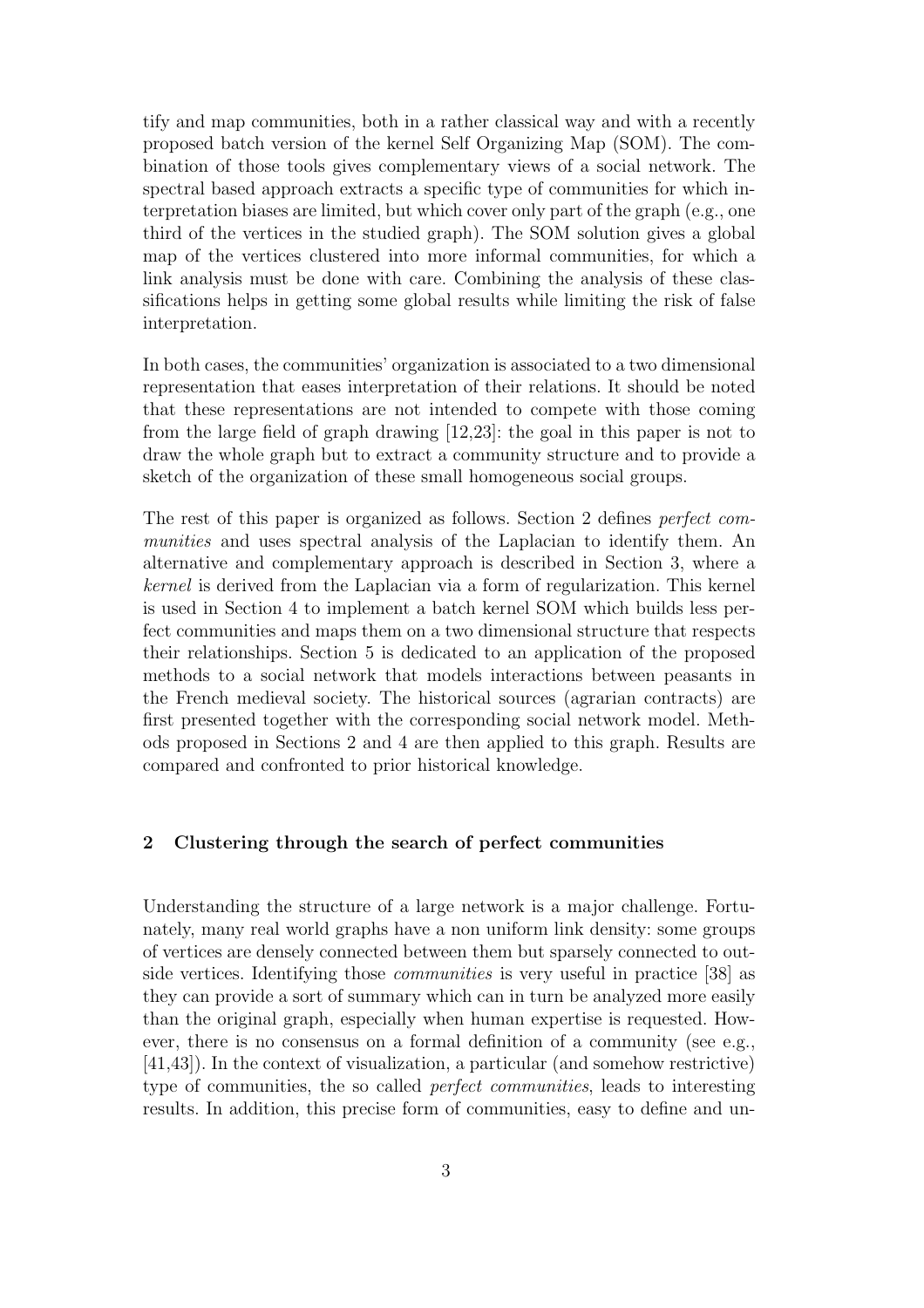derstand, may be viewed as the elementary block of the communities, in their general meaning.

A perfect community of a non-weighted graph is a complete subgraph (in such a subgraph all vertices are pairwise linked by an edge), with at least 2 vertices, and such that all its vertices have exactly the same neighbors outside the community. The perfect communities of a weighted graph are obtained as the perfect communities of its induced non-weighted graph (i.e., of the graph having same vertices and edges but no weights on the edges). In [49], Van den Heuvel and Pejic proposed that particular form of community for nonweighted graphs in the case of frequency assignment problems. They give a different definition for weighted graphs; this last one was not followed because it appears as too restrictive for more general graphs such as those coming from social networks.

A nice advantage of perfect communities over looser ones is that they have simple non ambiguous visual representations. Indeed perfect communities can be represented by simple glyphs (circles for instance) together with their connections to other perfect communities without loosing information: the nodes in a perfect community are fully connected (hence each simple glyph symbolizes a complete subgraph) and share the same connections with the outside of the community (hence the unique representation of these connections by a simple link between two glyphs).

However, perfect communities don't provide a complete summary of a graph. One of their main weaknesses is that, on real applications, the set of perfect communities can contain only a part (and sometimes a little part) of the whole graph. Moreover, some of the vertices that don't belong to a perfect community can play a central role in the structure of the social network. Two parameters are usually used in social network analysis to characterize these important vertices: high degree and high betweenness measure (the definition is given below).

The vertices with the highest degrees are likely to have a main role in the graph as they are linked to a large number of other vertices. These vertices may appear in a rich-club [56] if it exists. The rich-club occurs when the vertices with highest degree form a dense subgraph with a small diameter. The diameter of a graph is the longest of the shortest path between any two given vertices of a graph and the density of a graph is the ratio beetwen the number of its edges and the number of the total possible edges. The construction of a rich-club starts from the highest degree vertices which are totally connected and follows by adding the next vertices in the decreasing order of their degrees. The process stops when the diameter reaches the fixed limit or when the density sharply decreases. In practice, the chosen limit for the diameter of the rich club is very small: for a graph having several hundred of vertices, as the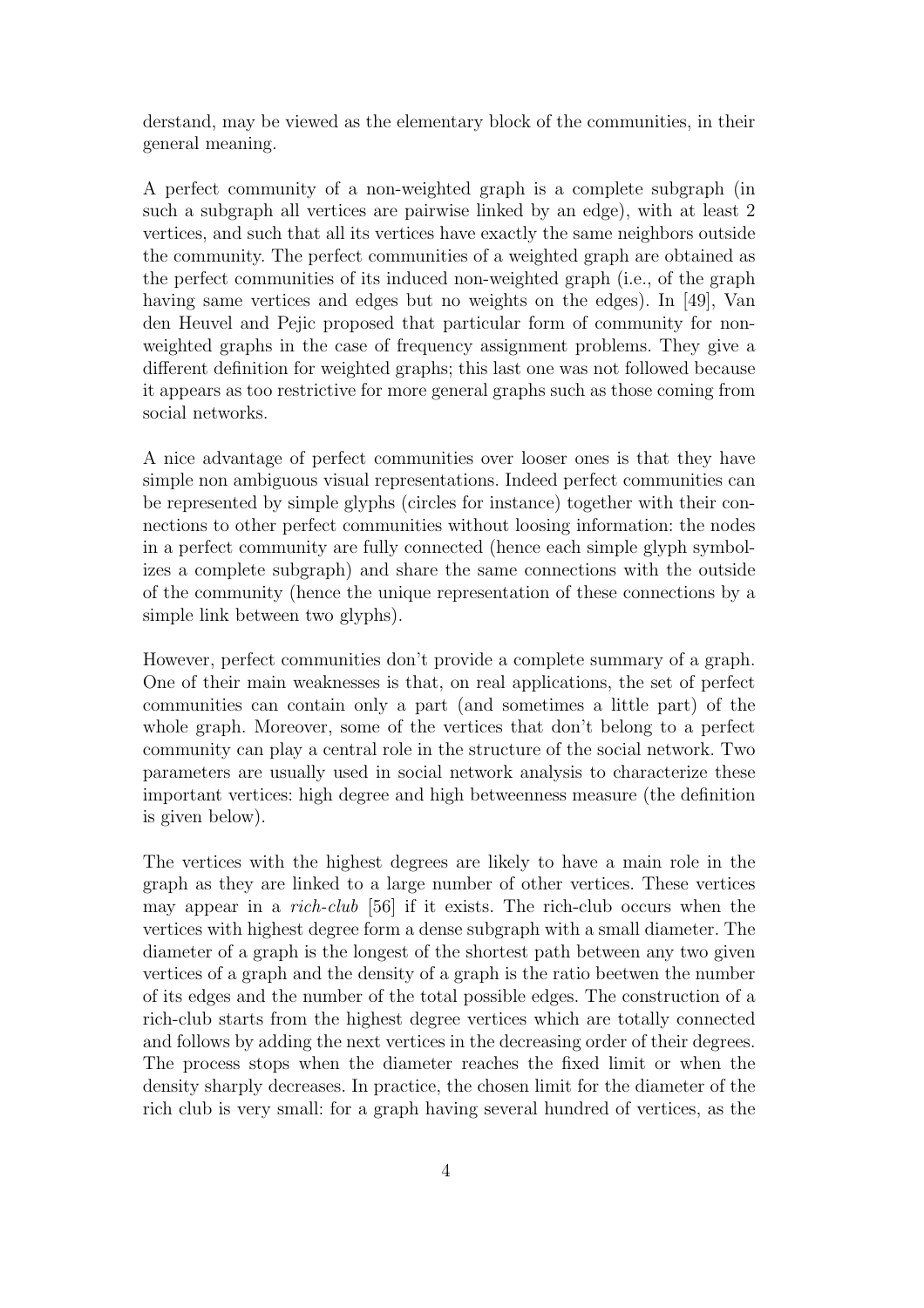one studied in Section 5, a diameter of 2 gives satisfactory results. As the rich club is a subgraph with a small diameter and a high density and as it shares many connections with the other vertices of the graph, it can be seen as a set of people having a main social role by knowing almost everybody in the community.

All the vertices of the graph don't belong to a perfect community or to the rich club and some of them can still be important to obtain a good summary of the graph. Another interesting feature to localize relevant vertices is to look at the betweenness measure of the vertices. The betweenness measure of a vertex is the frequency of the shortest paths of any two vertices of the graph in which this vertex occurs. These vertices also have a main role as they are essential to connect the whole graph. In social networks, they can be seen as mediating persons that link together subgroups that would be otherwise unrelated.

The number of high betweenness vertices is chosen according to the following heuristic. Vertices are sorted in decreasing order of betweenness and the number of connected components of each subgraph  $S_k$  induced by the perfect communities, the rich-club and the first  $k$  vertices with highest betweenness measure is computed. In general, the decrease of this number with  $k$  is non uniform: sharp drops are separated by constant (flat) regions (see Figure 3 for an example). As important vertices are those that significantly reduce the number of connected components, it seems logical to consider a value of k that lies just after a significant drop. The actual selection of  $k$  remains however a matter of compromise as there are generally several significant decreases in the number of components: adding too much nodes will clutter the visualization while leaving out too many will miss some important individuals. Section 5.3 provides an example of such compromise. The final set of selected vertices are called central vertices.

Adding the rich-club and the central vertices to perfect communities enhances the coverage of the original graph while maintaining an easy visual representation. The first step consists in using adding glyphs for central vertices. As already explained above, links from a perfect community to any vertex is unambiguous and therefore the edges between perfect communities and central vertices (as well as between those vertices) can be added without difficulty. The only compromise concerns the rich-club. It is also represented by a specific glyph which does not show therefore its substructure. Another simplification is used for links: an edge between the rich-club and any other element (a central vertex or a community) summarizes a possibly complex link structure.

Perfect communities are not only easy to visualize; their computation is also straightforward, as described below. Let us first introduce some notations. G denotes a connected graph with vertices  $V = \{x_1, \ldots, x_n\}$  and a set of undirected edges E, with positive weights,  $w_{i,j} = w_{j,i}$  ( $w_{i,j} = 0$  is equivalent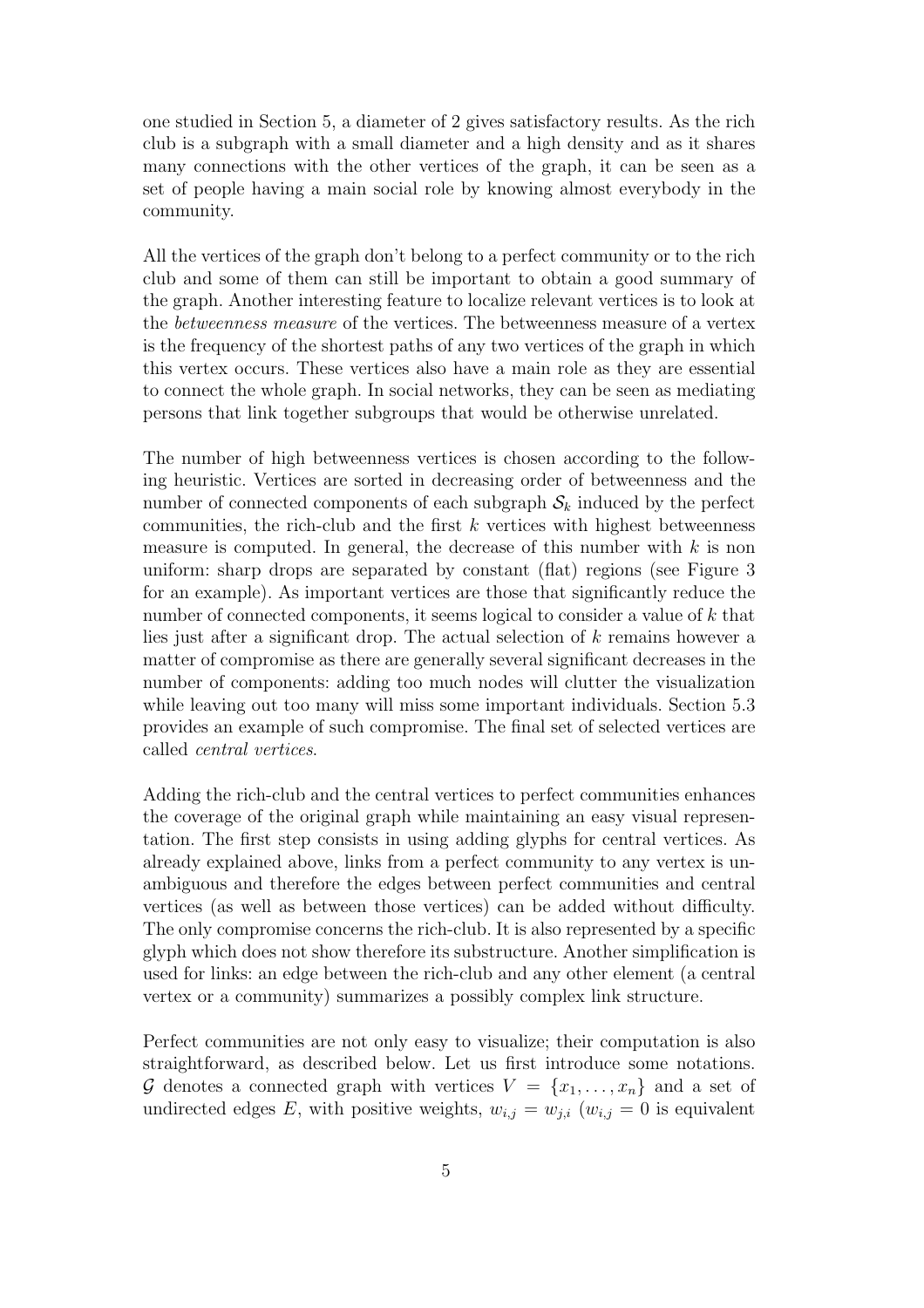to  $\{x_i, x_j\} \notin E$ ). The degree of a vertex  $x_i$  is denoted  $d_i = \sum_{j=1}^n w_{i,j}$ .

The structure of  $G$  can be summarized through a symmetric  $n \times n$  matrix called the Laplacian of  $\mathcal G$ . This matrix has been intensively studied the past years because many important structural and topological properties can be deduced from it. The Laplacian of  $\mathcal G$  is defined as the positive and semi-definite matrix  $L = (L_{i,j})_{i,j=1,\dots,n}$  such that

$$
L_{i,j} = \begin{cases} -w_{i,j} & \text{if } i \neq j, \\ d_i & \text{if } i = j. \end{cases}
$$

We will also consider the Laplacian, denoted by  $\tilde{L}$ , of the non-weighted graph induced by  $\mathcal{G}, \mathcal{G}.$ 

Spectral properties of the Laplacian can be used to cluster the vertices of a graph. First of all, it is well known that the eigenvalue 0 is related to the minimum number of connected subgraphs in  $\mathcal{G}$  [32]. In the same way, a spectral analysis of the Laplacian allows one to find perfect communities, using the following property (a set of vertices is called non-stable if it contains at least two adjacent vertices):

**Theorem 1** ([49]) A non-stable set S of vertices is a perfect community if and only if there is a non-zero eigenvalue,  $\lambda$ , of L whose multiplicity is at least  $k-1$  and such that the  $k-1$  associated eigenvectors vanish for the same  $n-k$ coordinates.

Then, the cardinal of S is k, the coordinates for which the  $k-1$  eigenvectors are not 0 represent the vertices belonging to S and  $\lambda = d + 1$  where d is the degree of a vertex of S.

As a consequence, looking at null coordinates of the eigenvectors of  $\tilde{L}$  is a simple and efficient way to extract perfect communities. Moreover, we also have the following property, that will help to understand the link between this approach and the well-known spectral clustering method:

**Corollary 2** If a set of vertices, S, is a perfect community then the  $n-k+1$ eigenvectors that do not define  $\mathcal S$  have constant coordinates for the indices of the vertices of  $S$ .

**Proof** Without loss of generality, S is renumbered as  $S = \{1, \ldots, k\}.$ An eigenvector u defining S can be written as  $u = (u_1, ..., u_k, 0, 0, ..., 0)$ . Let  $z = (z_1, ..., z_k, z_{k+1}, ..., z_n)$  be an eigenvector that does not define S and note  $\tilde{u} = (u_1, ..., u_k), \tilde{z} = (z_1, ..., z_k)$ . As  $\tilde{L}$  is symmetric, z is orthogonal to the k − 1 eigenvectors that define S so  $\tilde{z}$  is orthogonal to the k − 1 vectors  $\tilde{u}$  for u defining S. But u is an eigenvector of  $\tilde{L}$ , so it is orthogonal to the vector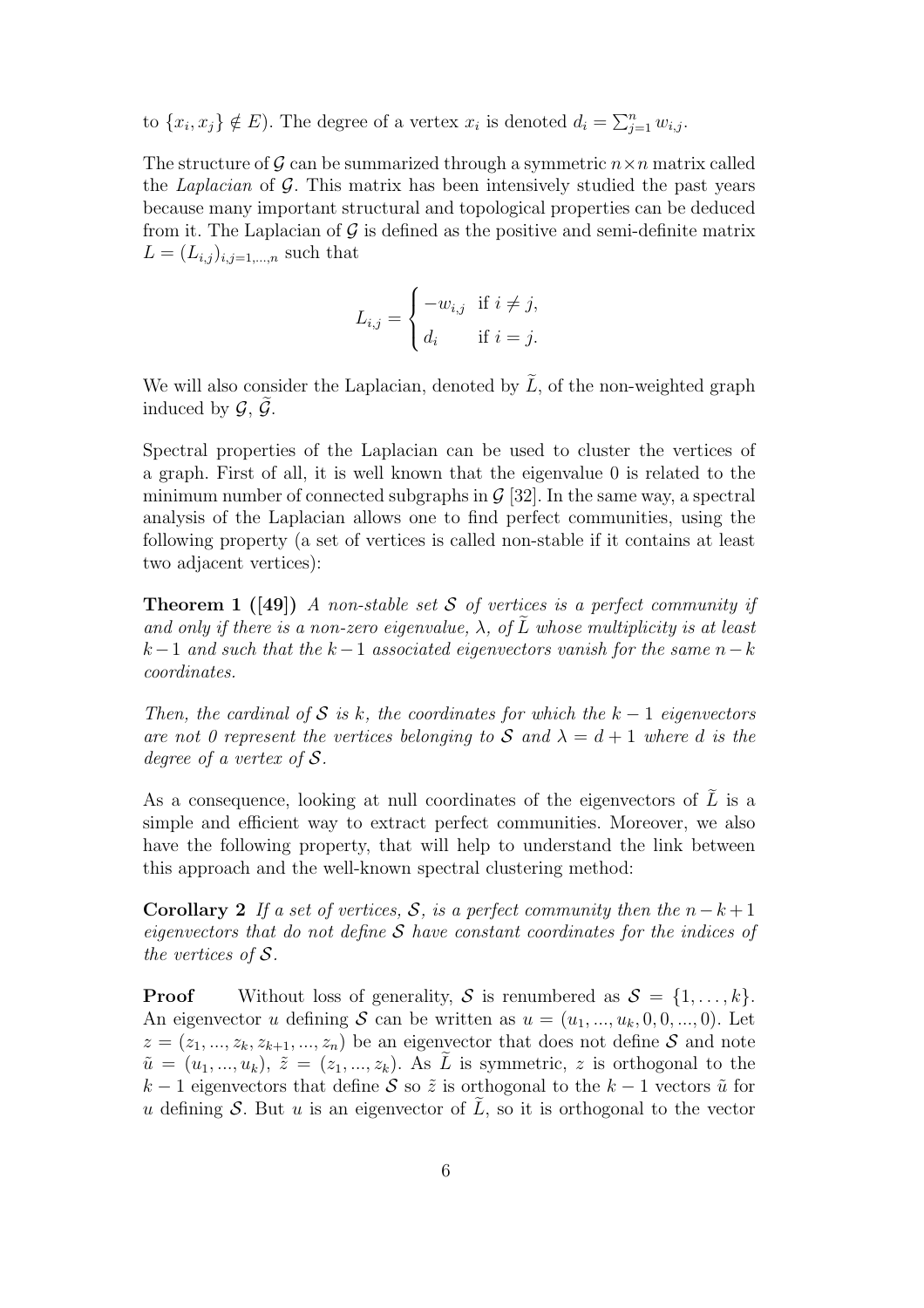$\mathbf{1}_n = (1, 1, \ldots, 1)$  (related to the eigenvalue 0) and so,  $\tilde{u}$  is orthogonal to the vector  $\mathbf{1}_k$  in  $\mathbb{R}^k$ . The orthogonal complement, in  $\mathbb{R}^k$ , of the vector space spanned by the  $k - 1$  vectors  $\tilde{u}$  has dimension one and is spanned by  $\mathbf{1}_k$ ; it follows that  $\tilde{z}$  is co-linear to  $\mathbf{1}_k$  which concludes the proof.

#### 3 Similarity measures built from the Laplacian

Some weaknesses of a representation by perfect communities are the absence of a lot of vertices (for instance, only 35 % of the whole graph belongs to a perfect community in the social network studied in Section 5) and the presence of a lot of very small communities. Moreover, some relevant groupings of perfect communities might be missed and a bias of the interpretation can occur from these lacks. In this sense, the definition of perfect communities gives a too restrictive clustering of the vertices. It is therefore reasonable to complement it with the help of another clustering algorithm chosen in the numerous methods proposed for this task [43]. A broad class of those methods consists in building a (dis)similarity measure between vertices that capture the notion of community and then on applying an adapted clustering algorithm to the dissimilarity matrix.

To pursue this goal, this section introduces existing similarity measures based on the Laplacian. Section 3.1 explains how to build a similarity measure that is able to separate communities from each others and Section 3.2 follows a similar idea to define a kernel that maps the vertices in a high dimensional space. The purpose of the those sections is to emphasize the links and also the differences between the eigenvalue approach described in the previous section, the usual "spectral clustering" approach and the well-known diffusion kernel which can be considered as a smooth spectral clustering.

#### 3.1 From almost perfect communities to graph cuts

One way to obtain an optimal clustering of the vertices of a graph is to minimize the following *graph cut* quality measure

$$
\mathrm{cut}(\mathcal{S}_1,\ldots,\mathcal{S}_p)=\sum_{i=1}^p W(\mathcal{S}_i,\mathcal{G}\setminus\mathcal{S}_i),
$$

where  $S_1, \ldots, S_p$  is a partition of V (for a chosen p in  $\mathbb{N}^*$ ), and where  $W(S, S') = \sum_{i \in S, j \in S'} w_{i,j}$  for two given sets of vertices S and S' included in V. This optimization problem is NP complete for  $p > 2$  but it can be *relaxed*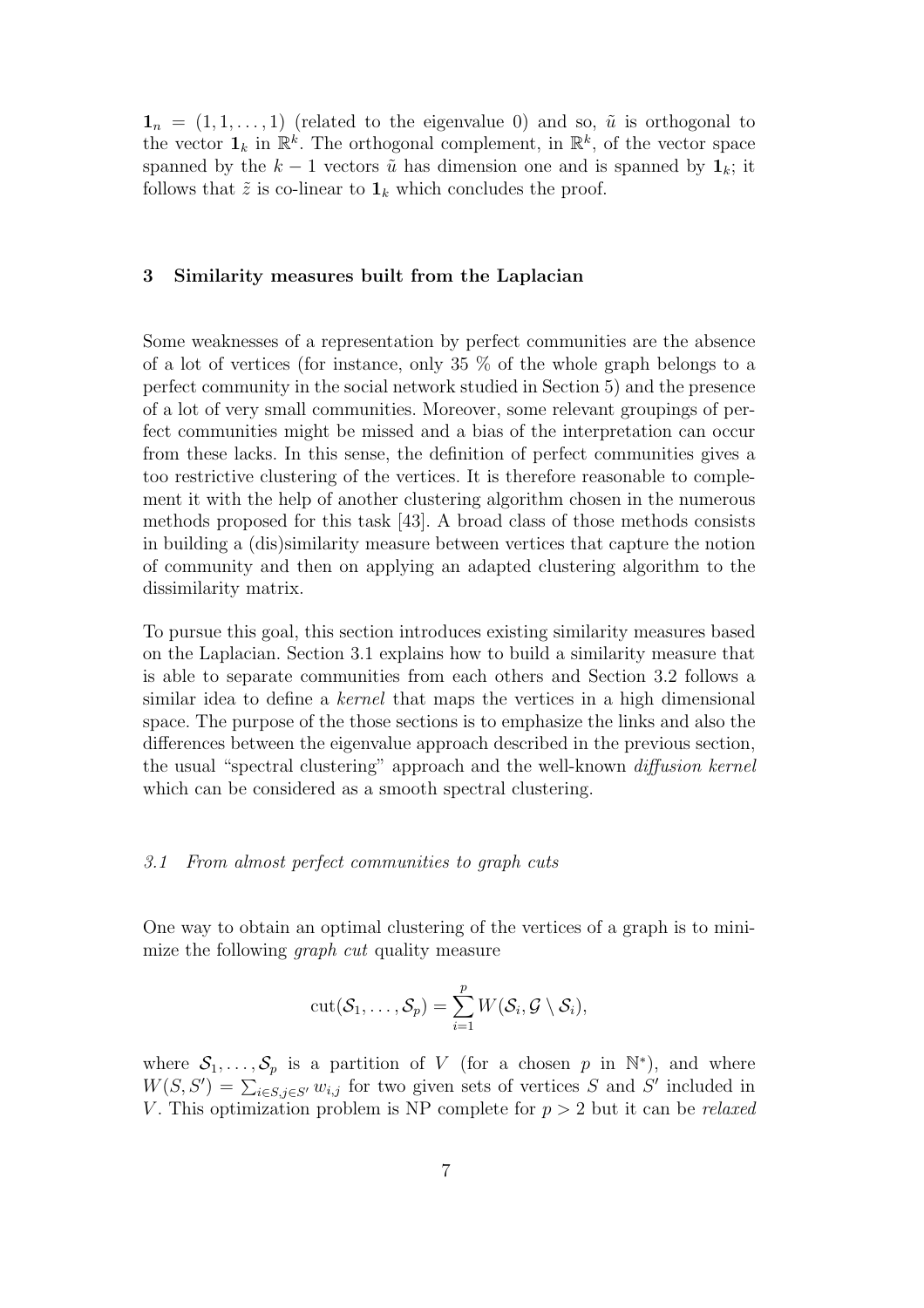into a simpler problem (see, e.g., [53]):

$$
\min_{H \in \mathbb{R}^{n \times p}} \text{Tr}(H^T L H) \text{ subject to } H^T H = \mathbb{I}_p. \tag{1}
$$

The key point in the relaxation approach is to extend the search space from a discrete set in which the coefficients of H define a partition of  $\{1,\ldots,n\}$ , to  $\mathbb{R}^{n \times p}$ .

For a connected graph, the solution of the relaxed problem is the matrix H which contains the p eigenvectors associated to the p smallest positive eigenvalues of L as columns. Of course, the real-valued solution provided by the matrix  $H$  has to be converted into a discrete partition of  $p$  clusters. A usual way to do do is to consider the solution matrix  $H$  as a way to map vertices of the graph in  $\mathbb{R}^p$  as follows:

$$
F_L: x_i \in V \to (h_i^{(1)}, \dots, h_i^{(p)}) \in \mathbb{R}^p, \tag{2}
$$

where  $(h^{(j)})_j$  is an orthonormal set of eigenvectors associated to the p smallest positive eigenvalues  $(\lambda_j)_{j=1,\dots,p}$   $(h_i^{(j)}$  denotes the  $i^{\text{th}}$  coordinate of the  $j^{\text{th}}$  smallest positive eigenvalue). Then a standard clustering algorithm in  $\mathbb{R}^p$  (e.g., the k-means algorithm) is applied to the mapped nodes (this can been seen as a clustering of the rows of  $H$ ), leading to one variant of spectral clustering.

This method is strongly related to perfect communities calculation. Corollary 2 shows that vertices that belong to the same perfect communities have the same coordinates for many eigenvectors. As a consequence, any clustering algorithm applied on nodes mapped via  $F<sub>L</sub>$  will tend to gather vertices from a perfect communitiy in the same cluster. In this sense, spectral clustering can be seen as a relaxed version of the search of perfect communities.

It should be noted that the spectral clustering method summarized above gives equal weights to the first  $p$  eigenvectors of the Laplacian, whereas the smaller the eigenvalue is, the more important the corresponding eigenvector is. Moreover, only the first  $p$  eigenvalues are used and, hence, this approach doesn't use the entire information provided by the Laplacian. To avoid these problems, a regularized version of the Laplacian can be used, as shown in the following section.

# 3.2 Diffusion kernel

In [46], the authors investigate a family of kernels on graphs based on the notion of regularization operators: a regularization function is applied to the Laplacian and gives a family of matrices that are also kernels on  $V \times V$ . In the present paper, we focus on the diffusion kernel: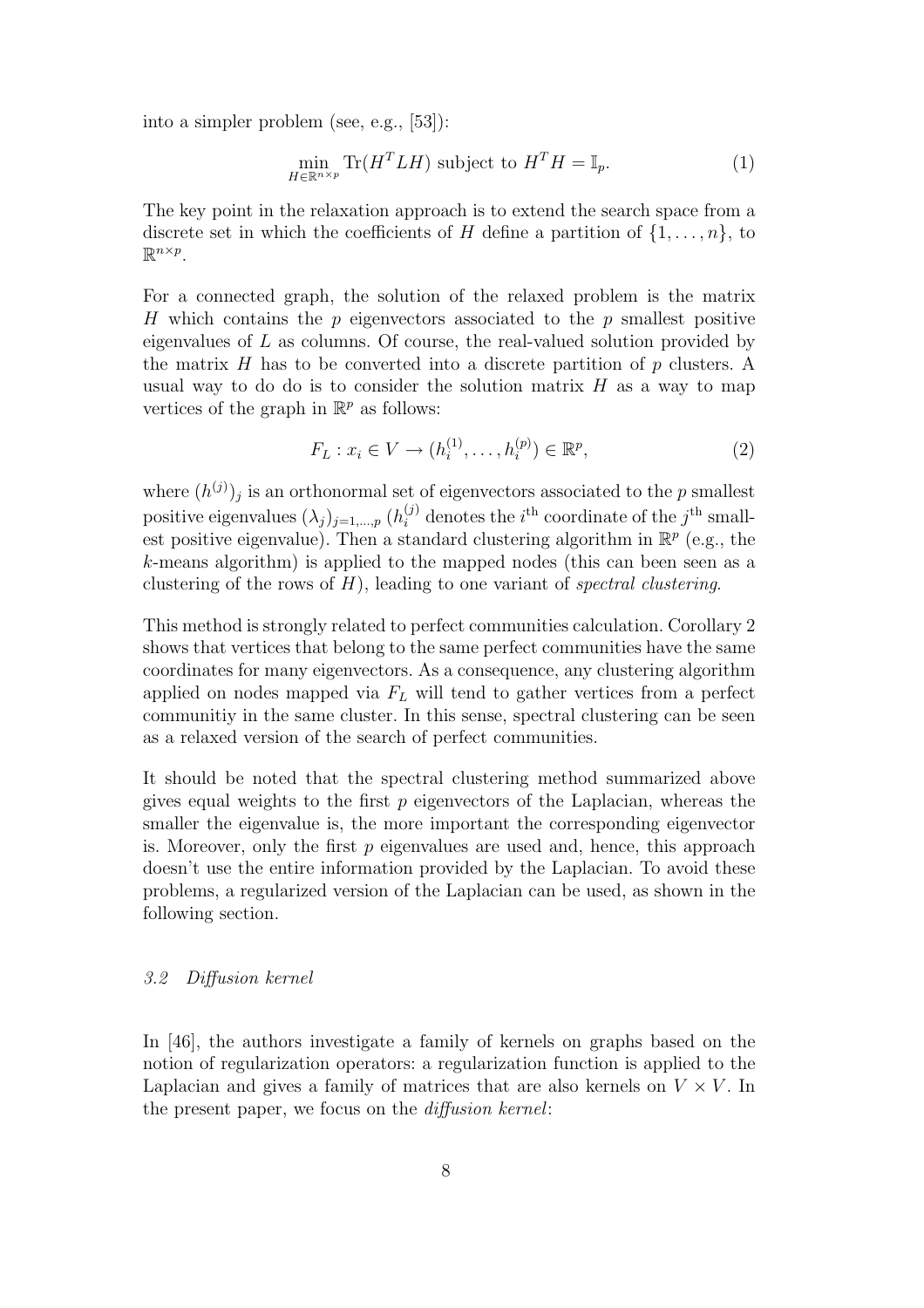**Definition 3** The diffusion matrix of the graph G for the parameter  $\beta > 0$  is  $D^{\beta} = e^{-\beta L}.$ 

The diffusion kernel of the graph  $\mathcal G$  is the function

$$
K^{\beta}: (x_i, x_j) \in V \times V \to D^{\beta}_{i,j} \in \mathbb{R}
$$

The diffusion matrix is easy to compute for graphs having less than a few hundred of vertices by the way of an eigen-decomposition of the Laplacian: if  $(h^{(i)})_{i=0,\dots,n-1}$  are orthonormal eigenvectors associated to the eigenvalues  $0 = \lambda_0 < \lambda_1 \leq \lambda_2 \leq \ldots \leq \lambda_{n-1}$  of L, then

$$
D^{\beta} = \sum_{k=0}^{n-1} e^{-\beta \lambda_k} h^{(k)} h^{(k)T}.
$$
 (3)

This diffusion kernel has been intensively studied through the past years. In particular, [29] shows that this kernel is the continuous limit of a diffusion process on the graph:  $K^{\beta}(x_i, x_j)$  can be viewed as the value of the energy obtained in vertex  $x_i$  after a time tending to infinity if energy has been injected in vertex  $x_i$  at time 0 and if diffusion is continuously done among the edges of the graph. In this case,  $\beta$  is related to the intensity of the diffusion (see also [8] for a complete description of the properties of this operator).

It is easy to prove that the kernel  $K^{\beta}$  is symmetric and definite positive. Then, from Aronszajn's Theorem [4,6], there is a Reproducing Kernel Hilbert Space (RKHS),  $(\mathcal{H}_{\beta},\langle.,.\rangle_{\beta})$ , called the feature space, and a mapping function,  $\phi_{\beta}: V \to \mathcal{H}_{\beta}$  such that:

for all 
$$
i, j, \langle \phi_{\beta}(x_i), \phi_{\beta}(x_j) \rangle_{\beta} = K^{\beta}(x_i, x_j)
$$
.

As in the previous section, this mapping provides a way to apply standard clustering algorithms to the vertices of a graph, simply by working on their mapped values. In addition, a kernel trick can be used in many cases to avoid calculating explicitly the mapping (see Section 4.3 for details).

Equation (3) shows that the mapping induced by the kernel is equivalent to the following one:

$$
F_K^{\beta} : x_i \in V \to (h_i^{(1)}, \dots, h_i^{(n)}) \in (\mathbb{R}^n, \langle., .\rangle_n^{\beta}),
$$
\n(4)

where  $\mathbb{R}^n$  is considered with a specific inner product given by  $\langle z, z' \rangle_n^{\beta} = \sum_{i=1}^{n-1} e^{-\beta \lambda_k} z_{i} z'_{i}$  for all z and z' in  $\mathbb{R}^n$  $_{k=0}^{n-1}e^{-\beta\lambda_k}z_kz'_k$  $'_{k}$  for all z and z' in  $\mathbb{R}^{n}$ .

Once again, as stated by Corollary 2, the vertices that belong to the same perfect community have very close images by  $F_K^{\beta}$ . However the embedding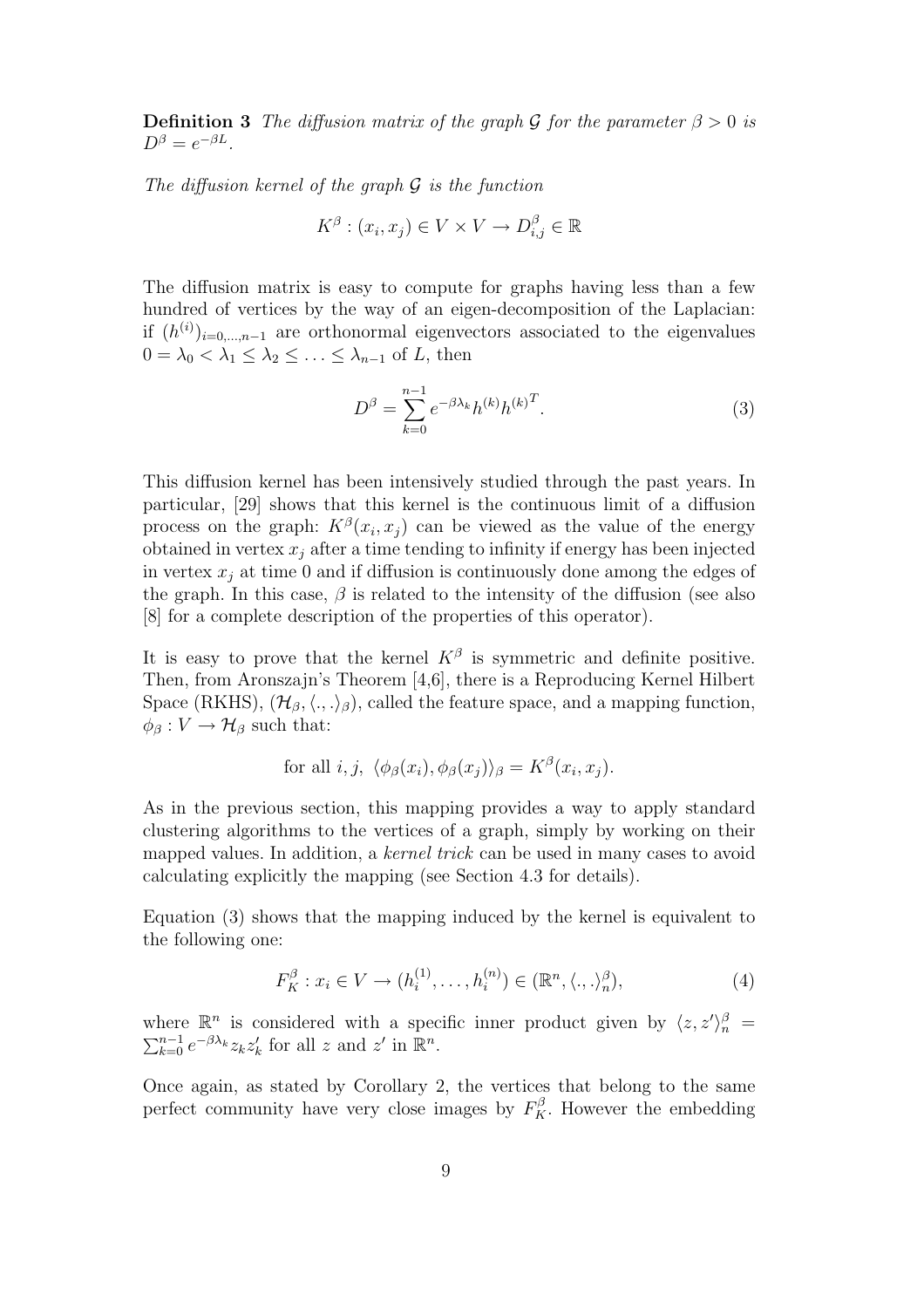provided by  $F<sub>L</sub>$  (see equation (2)) uses only a part of the spectrum and will therefore loose some neighborhood informations. For example, vertices that belong to two different perfect communities can be indistinguishable. On the contrary,  $F_K^{\beta}$  uses the whole eigen-decomposition but with a modified metric that contains non local information.

This approach is very flexible because the parameter  $\beta$  permits to control the degree of smoothing: a small value of  $\beta$  regularizes heavily and totally forbid to cluster together two vertices that are not directly linked to each others whereas a large  $\beta$  allows to cluster vertices that are not directly connected but share a large number of common neighbors. This makes this kernel an attractive tool which is quite popular in the computational biology area where it has been used with success to extract pathway activity from gene expression data through a graph of genes [50,45].

## 4 Kernel SOM for clustering the vertices of a graph

#### 4.1 Motivations for the use of the SOM algorithm

Our purpose is to provide a description of the graph by clustering its vertices into relevant communities. However, clustering alone doesn't always provide a clear picture of the global structure of a graph. As already mentioned, on the one hand, perfect communities are easy to understand but generally don't cover the whole graph, while, on the other hand, clusters that are not perfect communities have complex relations one to another: a link between two clusters hides a potentially complex link structure between individuals in those clusters. A solution to circumvent those problems is to cluster the vertices of the graph in a way that both leads to imperfect communities but also takes into account relations between clusters.

To achieve these goals, one can leverage the topology preservation properties of the Self Organizing Map (SOM). This algorithm, first introduced by Kohonen [27], is an unsupervised method that performs at the same time a clustering and a non linear projection of a dataset. The SOM is based on a set of models (also called neurons or units) arranged according to a low dimensional structure (generally a regular grid in one or two dimensions). The original data are partitioned into as many homogeneous clusters as there are models, in such a way that close clusters (according to the prior structure) contain close data points in the original space.

The analysis of the vertices of a graph with a SOM will therefore provide a type of relaxed communities (the clusters) arranged in a way that is consistent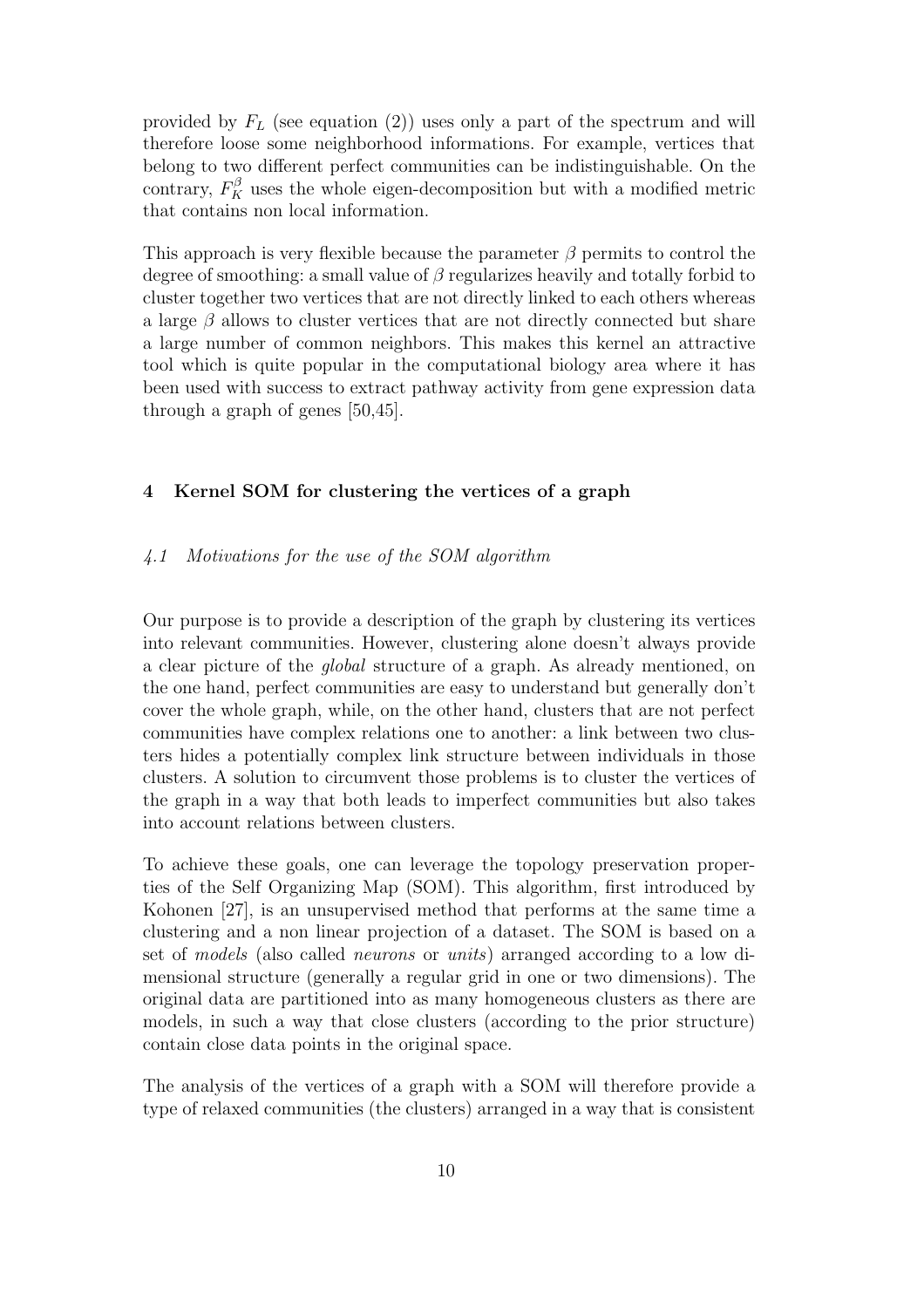with the link structure of the members of those communities, as long as the graph structure can be turned into a topology that the SOM will preserve.

# 4.2 SOM for non vector data

The standard SOM algorithm uses the euclidean structure of the data space and therefore cannot be applied directly to vertices of a graph. As non vector data arise naturally in many real world problems, adapted variants of the SOM have received a lot of attention in the past ten years. It should first be noted that the general structured data framework proposed in [21] cannot be applied to vertices of a graph: the framework is adapted to the case where each observation is a whole graph, not to the one that focuses on the nodes of a single graph.

A possible solution in this situation (explored in [51]) would be to use one of the variants of the Median SOM (also called the dissimilarity SOM, see [2,26,25,28,14]). Members of this class of algorithms can be applied to any dataset on which a dissimilarity measure can be defined: numerous dissimilarity measures for graph nodes have been proposed for graph clustering (see [43]) and could therefore be used with a dissimilarity SOM. Those SOM algorithms are based on a generalization of the notion of center of mass called a generalized median (fast implementations are available [10]). Another variant of the SOM for dissimilarity data, based on mean field annealing, could also be used [17,18], as well as the recently introduced relational topographic mappings [19,20].

The solution proposed in this paper is to rely on a kernelized version of the SOM: this is a natural choice in the sense that graphs are well described by their Laplacian and the corresponding heat kernels. As shown in [52], if the dissimilarity between objects is defined via a kernel, the median SOM is a type of constrained kernel SOM. Moreover, the constraints of the median SOM generally induce maps of lesser quality than those obtained by the kernel version. Further links between both approaches are outlined in [19,20].

In the proposed kernel approach, detailed in the next paragraph, the vertices are first implicitly mapped into a feature space whose geometry reflects the graph structure. This implicit mapping is performed via the so called "kernel trick", by using the diffusion kernel. Then, a batch SOM is applied in this space to perform a nonlinear projection of the vertices and, at the same time, a clustering, that will both respect the topology of the feature space and therefore of the graph.

An alternative (and in fact quite similar) solution would be to rely on an embedding, i.e., on an explicit mapping of the nodes of the graph to  $\mathbb{R}^p$ , exactly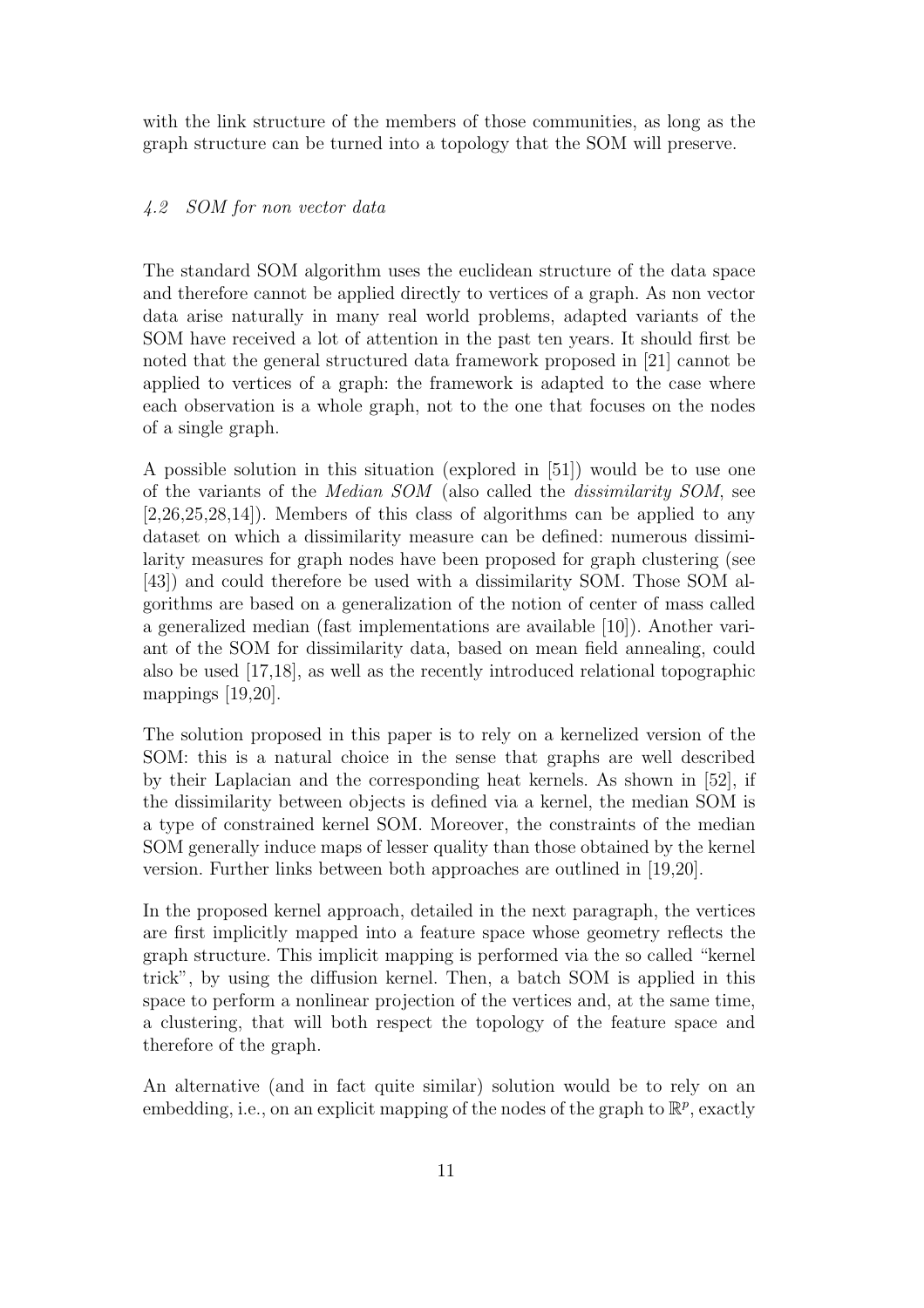as this is done in the spectral clustering approach (see  $[11,16,53]$ ). Rather than applying a k-means algorithm to the vector representation of the vertices obtained via the mapping  $F_L$  (see equation (2)), one can simply use a standard SOM. For the application studied in this paper (the social network presented in Section 5), this solution performed poorly. While the overall organization of the obtained map was good, the clusters were much more unbalanced: a large cluster contained two third of the vertices, while other clusters were quite small (one or two vertices). This is not very surprising as the heat kernel helps to distinguish between vertices that could seem similar if they are represented by the information restricted to the smallest eigenvectors of the Laplacian (as explained in Sections 3.1 and 3.2).

Nevertheless, it should be noted that the important aspect of the proposed method is to rely on an adapted variant of the Self-Organizing Map to perform at the same time graph clustering and graph visualization. In the particular application studied in Section 5, the heat kernel (and therefore the batch kernel SOM) gives interesting results. In other applications, better results might be obtained with other kernels, with dissimilarities (via a dissimilarity SOM) or with embedding (via a standard SOM). The numerous SOM variants provide a general framework for graph mining: the present article explores only one of its possible concrete implementation.

#### 4.3 Batch kernel SOM

Several kernelized version of the SOM have been proposed [30,3,52]. The present paper uses a batch version of the kernel SOM proposed in [52,20]. An advantage of the batch kernel SOM, with respect to the stochastic versions proposed before, is that the former generally converges much faster than the latter.

As stated above, the kernel batch SOM first maps the original data into a highdimensional Hilbert space  $\mathcal H$  via a feature map  $\phi$ . Then, the standard batch SOM is applied to the mapped data. As with most kernelized algorithms, the mapping has not to be explicitly carried out. The batch SOM can be rewritten in such a way to use only the inner product of the Hilbert space: rather than defining H and  $\phi$ , one has only to specify a kernel K on the original data set, as this generates an associated Reproducing Kernel Hilbert Space.

Let us first describe the batch SOM on the mapped data. The prior structure consists in  $M$  neurons. The distance between neurons i and j in the prior structure is denoted  $h(i, j)$ . It is transformed into a neighborhood function via a decreasing function R, from  $\mathbb{R}^+$  to  $\mathbb{R}^+$ , with  $R(0) = 1$  and  $\lim_{s \to +\infty} R(s) = 0$ . The influence of the grid is annealed through time: at iteration  $l$ , the algorithm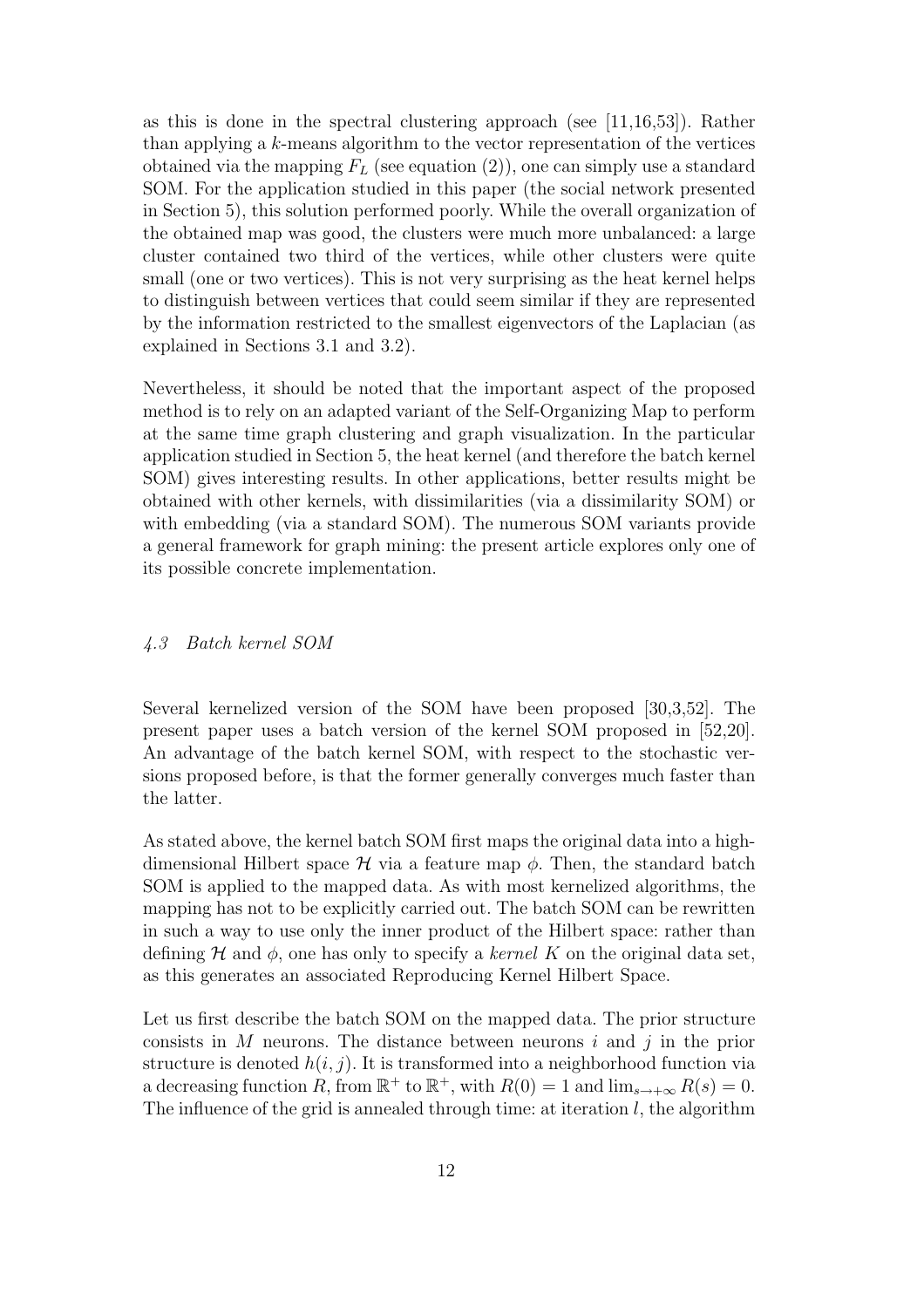uses a function  $R^l$ , based on R, that is more and more concentrated in 0.

At iteration *l*, neuron *j* is associated to a prototype (also called a code book vector)  $p_j^l$ , chosen in  $H$ , but constrained to be a linear combination of the mapped data (as suggested in [30]), i.e.

$$
p_j^l = \sum_{i=1}^n \gamma_{ij}^l \phi(x_i).
$$

The batch kernel SOM is then given by Algorithm 1. It can be simplified by

Algorithm 1 The Batch Kernel SOM in feature space

1: choose initial values for  $\gamma_{ji}^0$  in  $\mathbb R$ 2:  $p_j^0 \leftarrow \sum_{i=1}^n \gamma_{ji}^0 \phi(x_i)$ 

3: for  $l = 1$  to  $L$  do

4: for  $i = 1$  to n do {representation step}

5: assign the observation  $x_i$  to its closest neuron:

$$
f^{l}(x_{i}) = \arg \min_{j=1,\dots,M} \|\phi(x_{i}) - p_{j}^{l-1}\|
$$

- 6: end for
- 7: for  $j = 1$  to M do {assignment step}
- 8: update prototype  $p_i$  according to

$$
p_j^l = \arg \min_{p = \sum_{i=1}^n \gamma_i \phi(x_i), \ \gamma \in \mathbb{R}^n} \sum_{i=1}^n R^l(h(f^l(x_i), j)) ||\phi(x_i) - p||^2
$$

9: end for 10: end for

using the so called "kernel trick", which simply consists in expressing operations in H solely via K. In Algorithm 1, the value of  $\|\phi(x_i) - \sum_{j=1}^n \gamma_j \phi(x_j)\|$ has to be computed for any linear combination  $\sum_j \gamma_j \phi(x_j)$ . This can be done via the following formulation

$$
\left\|\phi(x_i) - \sum_{j=1}^n \gamma_j \phi(x_j)\right\|^2 = \|\phi(x_i)\|^2 + \left\|\sum_{j=1}^n \gamma_j \phi(x_j)\right\|^2 - 2\sum_{j=1}^n \gamma_j \langle \phi(x_i), \phi(x_j) \rangle.
$$

By definition,  $\|\phi(x_i)\|^2 = K(x_i, x_i)$  and  $\langle \phi(x_i), \phi(x_j) \rangle = K(x_i, x_j)$ . Moreover

$$
\left\|\sum_{j=1}^n \gamma_j \phi(x_j)\right\|^2 = \sum_{j=1}^n \sum_{j'=1}^n \gamma_j \gamma_{j'} \langle \phi(x_j), \phi(x_{j'}) \rangle = \sum_{j=1}^n \sum_{j'=1}^n \gamma_j \gamma_{j'} K(x_j, x_{j'}).
$$

Therefore, the assignment step of Algorithm 1 simply reduces to

$$
f^{l}(x_{i}) = \arg \min_{j=1,\dots,M} \sum_{u,v=1}^{n} \gamma_{ju}^{l-1} \gamma_{iv}^{l-1} K(x_{u}, x_{v}) - 2 \sum_{u=1}^{n} \gamma_{ju}^{l-1} K(x_{u}, x_{i}),
$$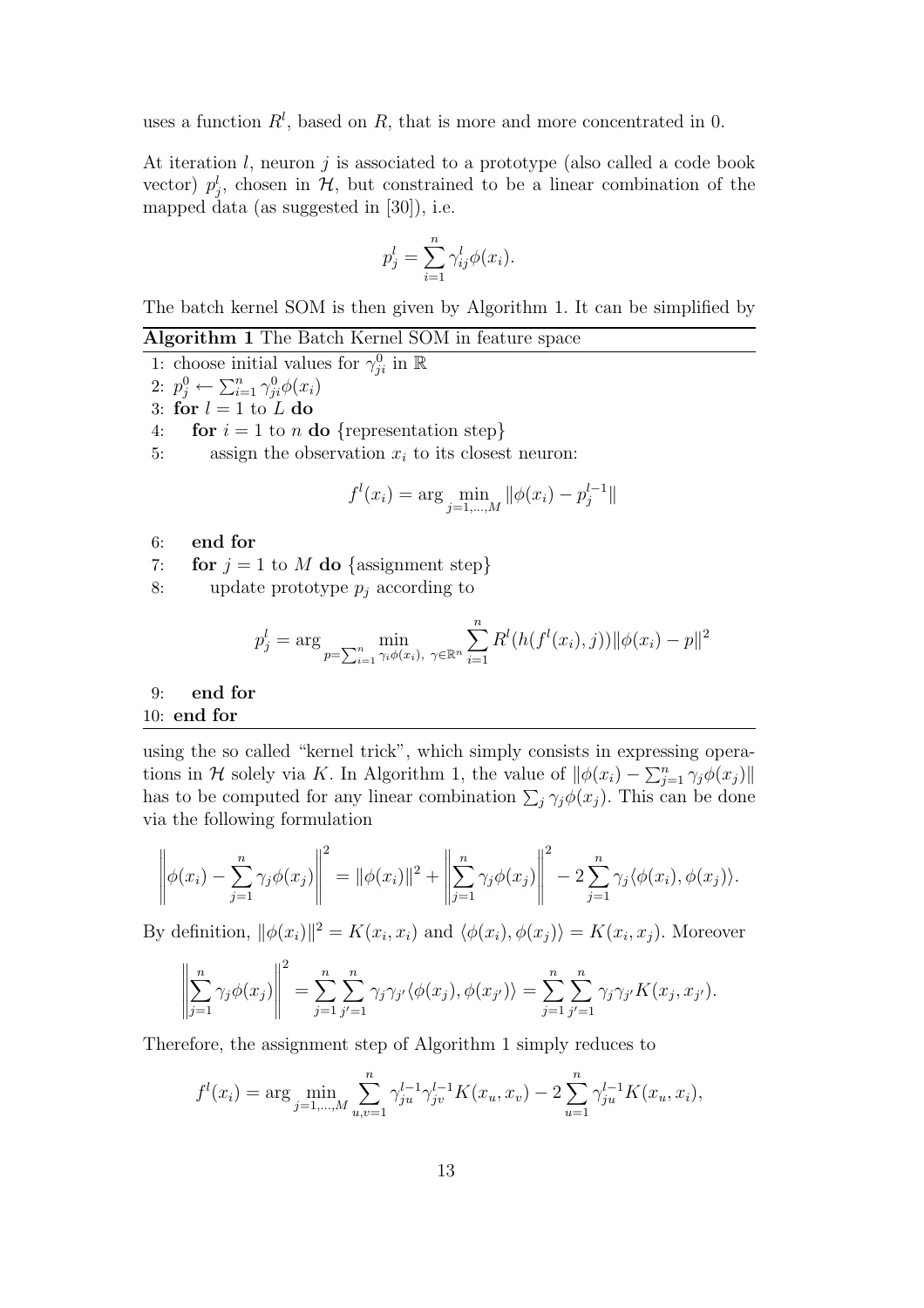as  $K(x_i, x_i)$  is fixed. Moreover, the solution of the minimization problem of the representation step is given by  $p_j^l = \frac{\sum_{i=1}^n R^l(h(f^{l}))}{\sum_{i=1}^n R^l(h(f^{l}))}$  $\sum$  $\frac{n^{R}(h(f^{l}(x_{i}),j))\phi(x_{i})}{n^{R}(h(f^{l}(x_{i}),j))}$ <sup>3</sup> and therefore the representation step can be simplified into

$$
\gamma_{ji}^{l} = \frac{R^{l}(h(f^{l}(x_i), j))}{\sum_{u=1}^{n} R^{l}(h(f^{l}(x_u), j)}.
$$

In practice, the  $p_j^l$  don't have to be explicitly calculated, as  $f^l$  is computed directly from the  $\gamma_{ji}^l$ . It appears also clearly that  $\phi$  has not to be used and therefore that Algorithm 1 can be rewritten into the simpler Algorithm 2.

Algorithm 2 The Batch Kernel SOM (simplified version)

1: choose initial values for  $\gamma_{ji}^0$  in  $\mathbb R$ 

- 2: for  $l = 1$  to L do
- 3: for  $i = 1$  to n do {assignment step}
- 4: assign the observation  $x_i$  to its closest neuron:

$$
f^{l}(x_{i}) = \arg \min_{j=1,\dots,M} \sum_{u,v=1}^{n} \gamma_{ju}^{l-1} \gamma_{jv}^{l-1} K(x_{u}, x_{v}) - 2 \sum_{u=1}^{n} \gamma_{ju}^{l-1} K(x_{u}, x_{i})
$$

- 5: end for
- 6: for  $j = 1$  to M do {representation step}
- 7: update prototype coordinates  $\gamma_{ji}$  according to

$$
\gamma_{ji}^{l} = \frac{R^{l}(h(f^{l}(x_i), j))}{\sum_{u=1}^{n} R^{l}(h(f^{l}(x_u), j)}.
$$

8: end for 9: end for

#### 4.4 Implementation details

It is well known that the results of batch SOM strongly depend on the initialization point, and also, but with a more limited scale, on the specific implementation choice.

In the present paper, the prior structure is a bi-dimensional regular square grid for which  $h$  is given by the euclidean distance between the neurons. The neighborhood function  $R$  is a Gaussian function and generates a family  $R^l(x) = \exp(-x^2/T^l)$ . The parameter  $T^l$  is a temperature like parameter which decreases over time in a geometrical annealing process (i.e., of the form

<sup>&</sup>lt;sup>3</sup> this shows that choosing prototypes in the subspace spanned by the mapped data introduces in fact no constraint on them.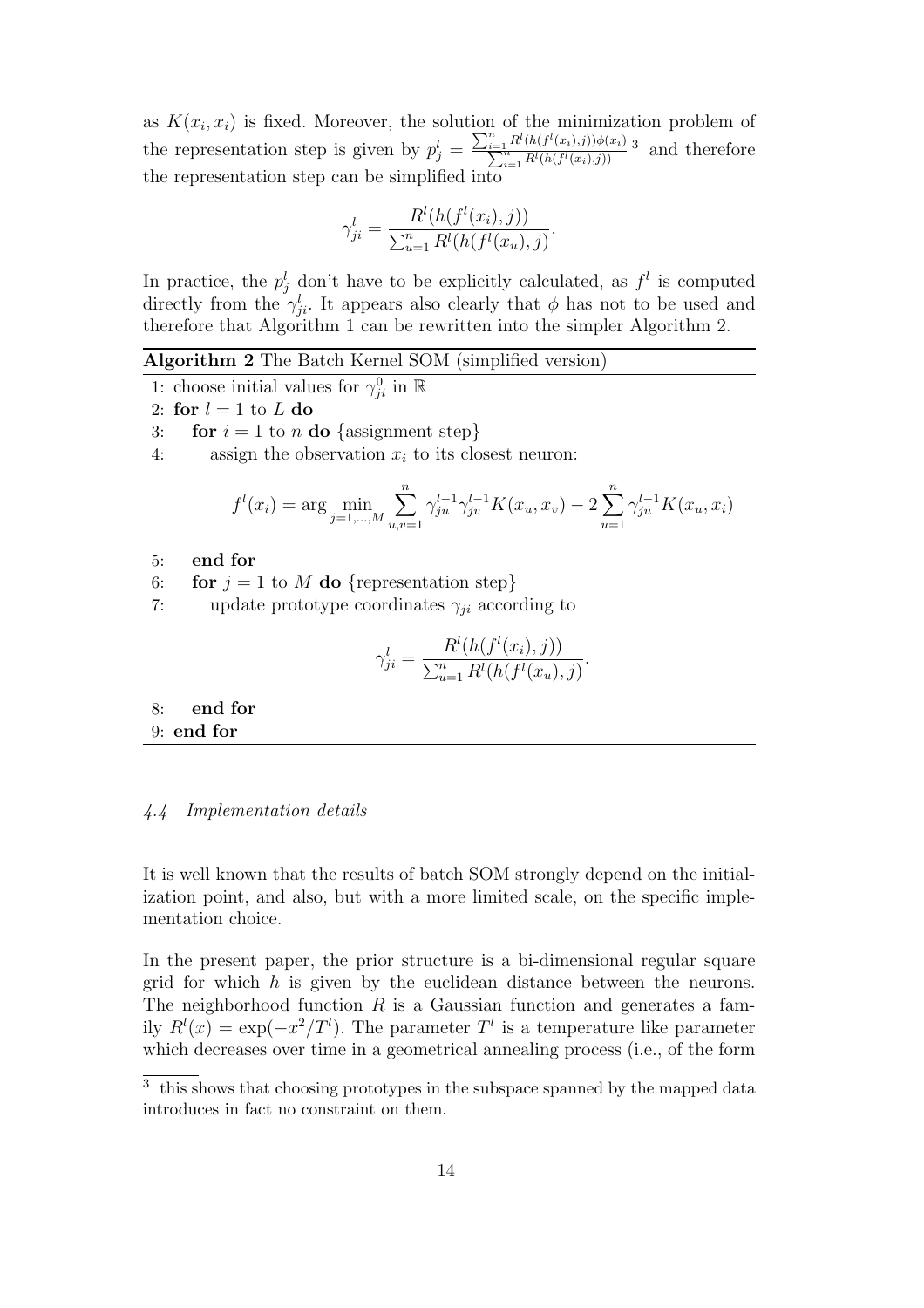$T^{l} = T^{0} \lambda^{l}$ ). The temperature is kept constant until stabilization of the assignment step (i.e., until  $f^l = f^{l-1}$ ) and then decreased. This process is repeated until the temperature is low enough to have  $R^l(x) = 1$  for  $x = 0$  and  $R^l(x) \simeq 0$ for  $x > 0$ : this ensures that the algorithm will end with a final local organization behavior. This procedure is quite standard for batch variants of the SOM.

Two classical initialization strategies have been tested. In the first one, the initial prototypes are randomly chosen among the original mapped data. In practice, this is done by setting  $\gamma_{ji}^0$  to  $\delta_{i,k_j}$ , where  $\delta_{u,v} = 1$  if and only if  $u = v$  and where  $k_j$  is randomly chosen in  $1, \ldots, n$ . The second initialization is a kernelization of the classical Principal Component based method [27]. A Principal Component Analysis (PCA) is conducted on the mapped data (this is therefore a kernel-PCA [44]) to discover the two principal directions. Then a regular square grid is built on the two dimensional subspace spanned by those directions. Coordinates of the vertices of the grid are used as initial values for the prototypes: this can be done easily as the principal directions are given as linear combinations of the mapped data.

## 4.5 Comparing Maps

A final problem is to choose the free parameters of the SOM, most importantly the size of the grid and, in our case, the parameter  $\beta$  of the diffusion kernel. This latter parameter induces specific difficulties as the RKHS associated to different values of  $\beta$  use different metrics and cannot therefore be directly compared. It is also well know that the final quantization error

$$
\mathcal{E} = \sum_{i=1}^{n} ||\phi(x_i) - p_{f^L(x_i)}^L||^2,
$$

decreases with the number of clusters and fails also to measure topology preservation.

The problem of assessing the quality of a SOM has generated a large literature. Among all the proposed topology preservation measures, the one proposed by Kaski and Lagus in [24] seemed to be well adapted to the considered problem. For the kernel SOM, the criterion is given by

$$
\mathcal{KL} = \frac{1}{n} \sum_{i=1}^{n} \left[ \left\| \phi(x_i) - p_{f^L(x_i)}^L \right\| + \min_{(j_0, \dots, j_q) \in \mathcal{C}_i} \sum_{k=0}^{q-1} \left\| p_{j_k}^L - p_{j_{k+1}}^L \right\| \right],
$$

where  $C_i$  is the set of all paths in the prior structure starting from  $j_0 = f^L(x_i)$ (the best matching unit for  $x_i$ ), ending with  $j_q$  the second best matching unit for  $x_i$  and such that  $j_k$  and  $j_{k+1}$  are direct neighbors in the prior structure.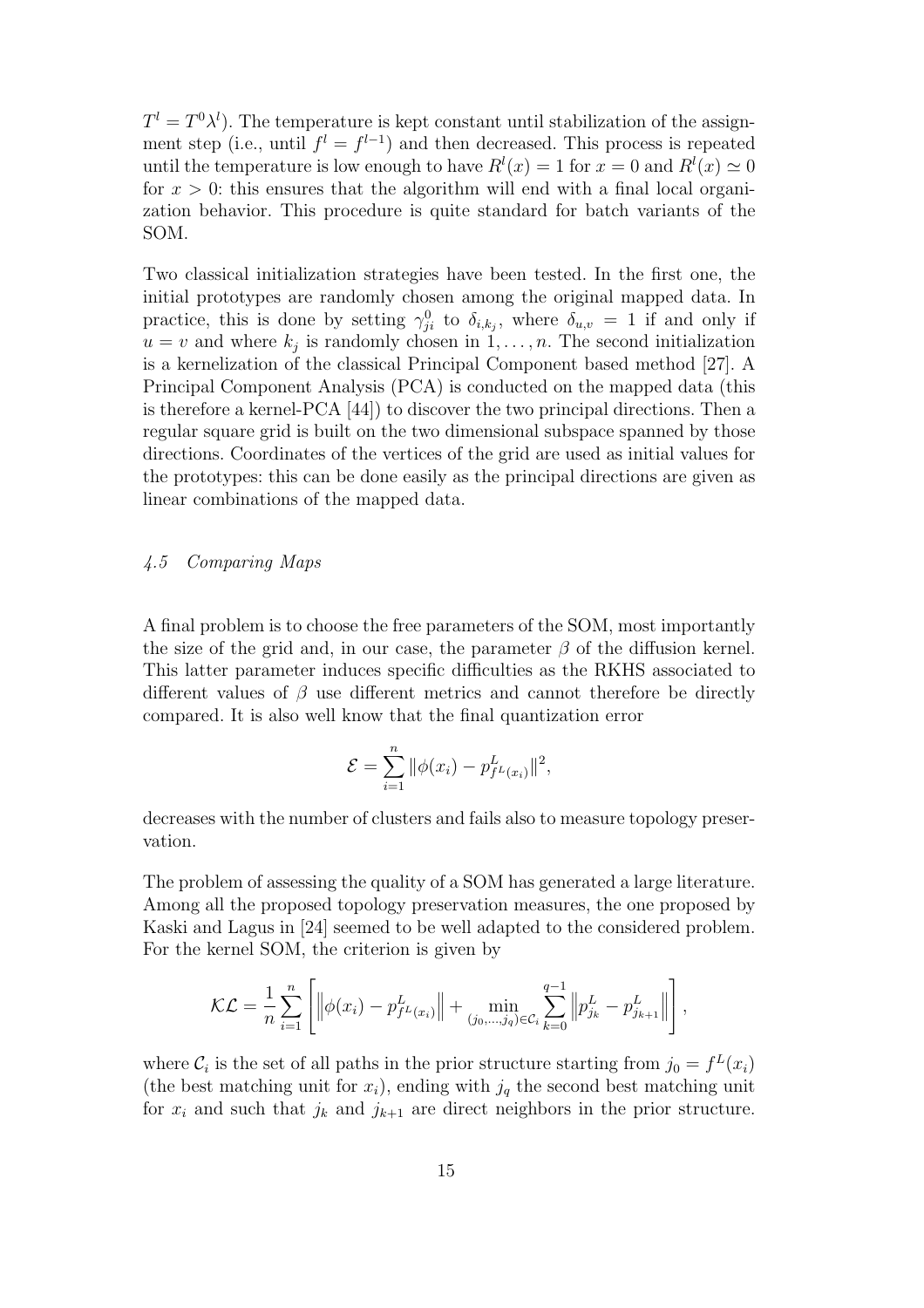The first part of the criterion is exactly the quantization error, whereas the second term corresponds to a type of continuity measure. This term is small when close points in the mapped space have contiguous best matching units in the map. In the graph context, this translates to the following statement: vertices that are close to each others in the feature space given by equation (4) should be mapped to close units on the map. It should be noted that even if the first term of this criterion decreases with the size of the map, this is balanced by the second term as a small quantization error cannot be achieved with very close prototypes. The criterion can therefore be used to compare different sizes for the map, even if it's likely to favor large maps.

In addition to Kaski and Lagus' measure, the q-modularity [36] was also considered. This graph clustering performance criterion is defined by

$$
Q_{\text{modul}} = \frac{\sum_{j=1}^{M} (e_j - a_j^2)}{1 - \sum_{j=1}^{M} a_j^2},
$$

where  $e_j$  is the fraction of edges in the graph that connect two vertices in cluster j and  $a_j$  is the fraction of edges in the graph that connect to one vertex in cluster j. A high  $q$ -modularity means that vertices are well clustered into dense subgraphs having few edges between them. The measure is only based on the clustering result and can therefore be used to compare e.g., two different values of the  $\beta$  parameter.

#### 5 Mining a medieval social network

#### 5.1 Motivations

In the French medieval society, peasants constitute 90% of the whole population. Despite this majority position, historic studies are mainly concerned by the dominant classes (nobility and clergy) because peasants left very few written documents compared to the well-educated part of the population. As a consequence, historic studies on these periods often describe an anonymous peasant community related to a master, a seignory or a church.

In order to circumvent this difficulty, another approach has been pursued. The main principle is to rely on agrarian contracts as a source of information about social bounds between persons. We focus on a tiny geographical location (several thousand hectares) for



which a large documentation has been collected (see [22] for a complete presentation). This documentation is made from about 1000 agrarian contracts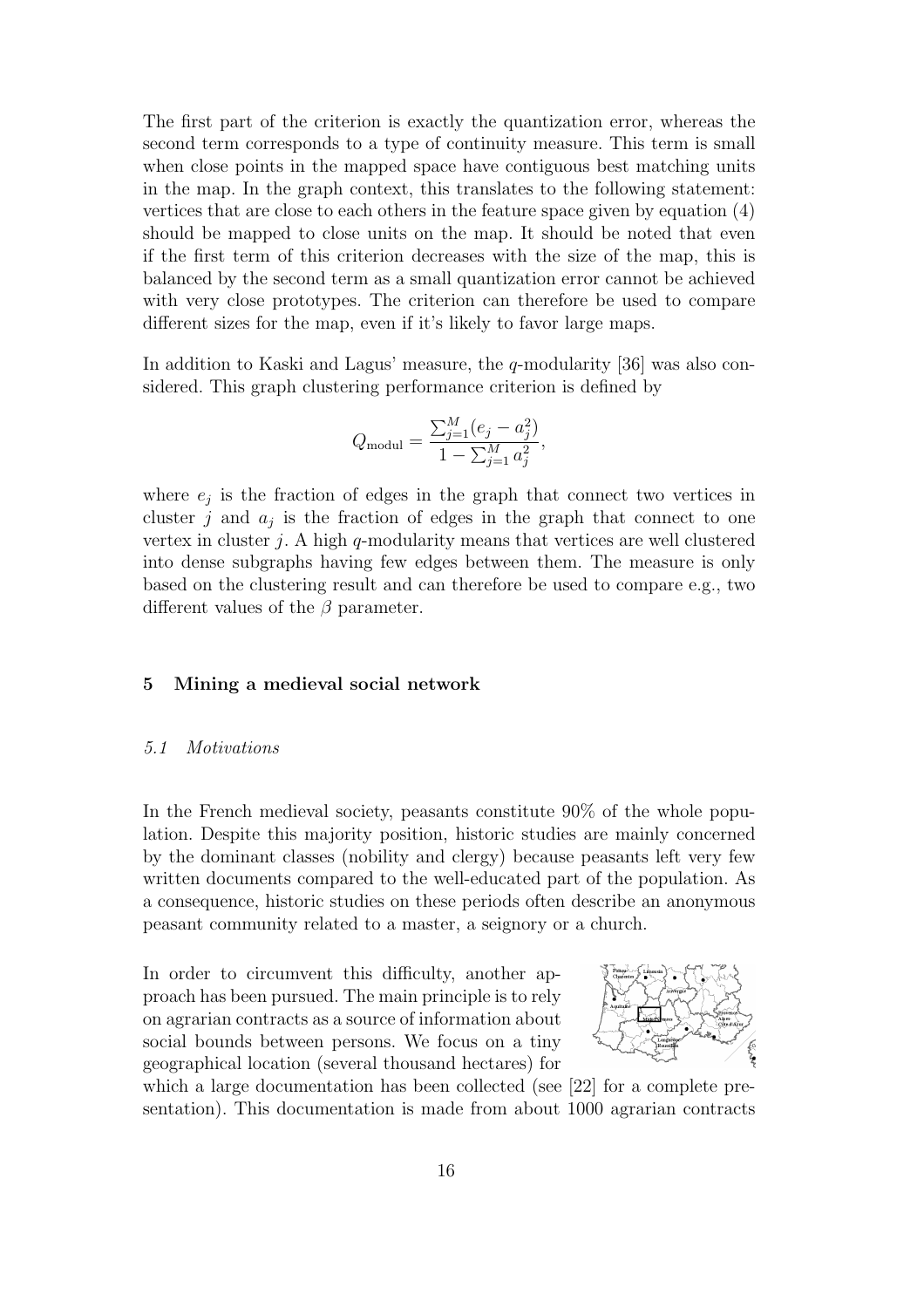coming from about 10 villages located in the Castelnau-Montratier seignory which is a small area (about 30 km times 30 km) located in South West of France (Lot, in the rectangle on the right sided map). These contracts were first written between 1250 and 1350 and especially during the first 20 years of the XIV◦ century. After 1350, the documentation suddenly decreases because of the Hundred Years' War. All the contracts share common properties: they described land hiring, sales, legations and so on, they mention the name of the peasant (or the peasants) concerned by the transaction, the names of the lord and the notary with whom the peasants are related to, some of the neighbors of the peasants and various other informations (such as the type of transaction, the location, the date, and so on).

About 5000 additional similar contracts are still to be recorded. The whole corpus, which is kept at Cahors (Archives Nationales du Lot, France), has been totally rewritten during the XIX<sup>°</sup> century and is therefore a very interesting source for historians as most of these types of contracts have been destroyed, especially during the french revolution. A sociability network of this peasant society can be constructed from the corpus. Because of the size and the complexity of the obtained graph, automatic tools are needed to understand it. The specific goal is to help historians to have a synthetic view of the social organization of the peasant communities during the Middle Ages.

## 5.2 First description of the graph

The corpus of agrarian contracts has partially been saved on a database. From this database, a relational graph is built according to directives provided by the historians and summarized below. Each vertex of the graph corresponds to one person named in the contracts. First, nobles and notaries are removed from the analyzed graph because they are named in almost every contracts: they are obvious central individuals in the social relationships and could mask other important tendencies in the organization of the peasant society. Then, two persons are linked together if:

- they appear in a same contract,
- they appear in two different contracts which differ from less than 15 years and on which they are related to the same lord or to the same notary.

The three main lords of the area (Calstelnau Ratier II, III and Aymeric de Gourdon) are not taken into account for this last rule because almost all the peasants are related to one of these lords. The links are weighted by the number of contracts satisfying one of the specified conditions. Finally, the analysis is restricted to the largest connected component of the obtained graph: it contains more than 80% of its vertices.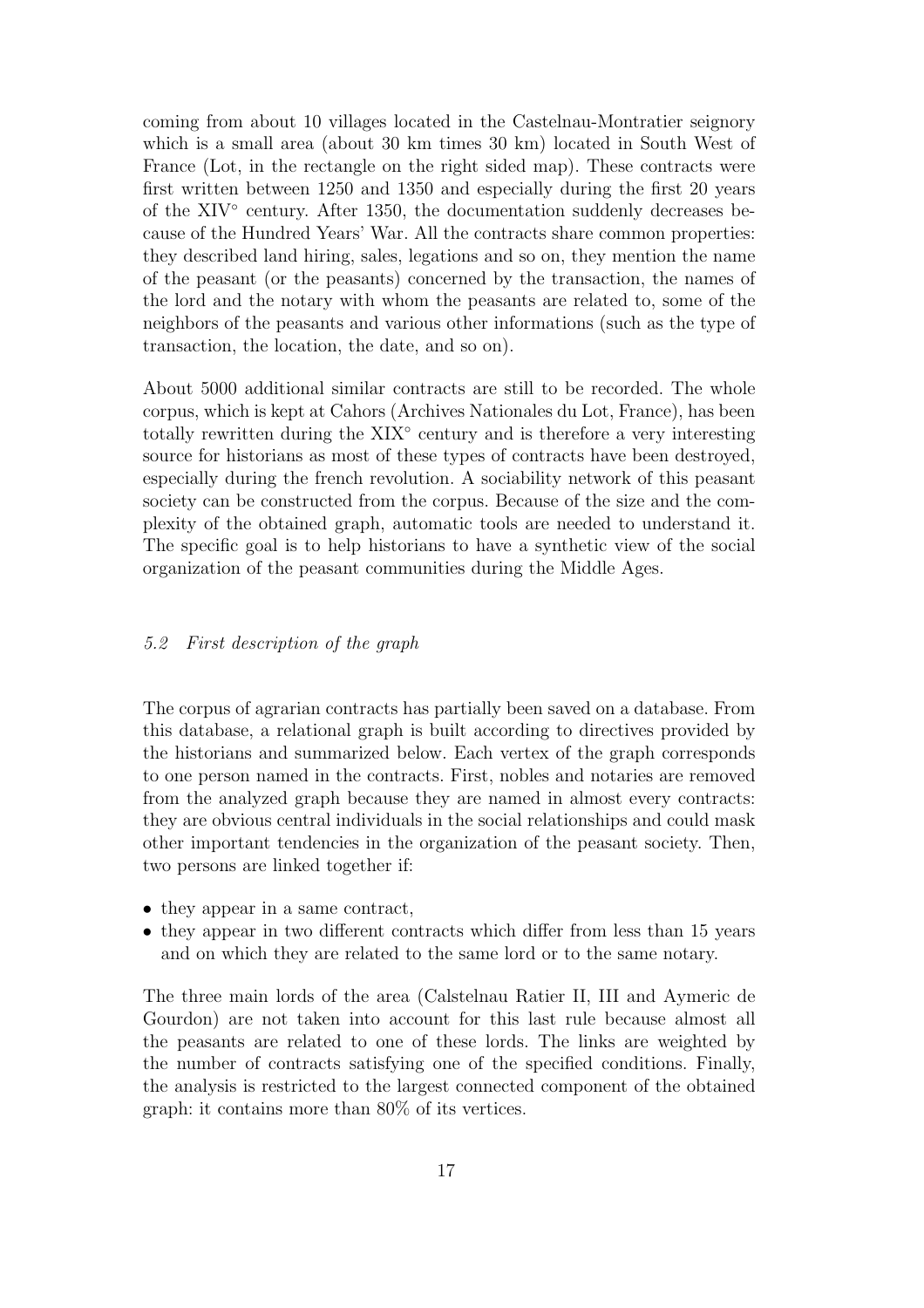This graph G has 615 vertices and 4 193 edges. The sum of the weights is 40 329, but almost 50% of the edges have a weight 1 and less than 2% have a weight greater than 100. A simple representation of the graph is given in Figure 1 (this figure has been made by the use of a force directed algorithm performed by the open source graph drawing software Tulip<sup>4</sup> [5].



Fig. 1. Representation of the medieval social network with force directed algorithm

As this is frequently the case, the obtained social network is a small-world network with low global connectivity and a high local connectivity [55,54]. Indeed the diameter of  $\mathcal G$  is 10 and the mean of the shortest paths between two vertices is 3.9. The local connectivity, measured by averaging the density of subgraphs induced by the direct neighbors of a vertex [54], is 77% whereas the density of the graph is only 2.2%. The degree distribution also obeys to standards (see [15,39,34]): the cumulative degree distribution for the weighted graph fits a power-law with a fast decaying tail as shown in Figure 2. It follows that the number of vertices having a degree  $k$  is decreasing very fast (exponentially) when k increases and is not centered on a mean value: most of the peasants have a small number of relationships and a tiny number of them have numerous relationships.

#### 5.3 Clustering the medieval graph into perfect communities and rich-club

By the use of Theorem 1, all the perfect communities of a graph  $\mathcal G$  can be computed. They emphasize the main dense parts of the social networks but also discriminate individuals by their relationships (direct neighbors). 76 perfect communities were found in  $\mathcal{G}$ , most of them being very small (only 2 or 3) persons).

<sup>4</sup> avaliable at http://www.labri.fr/perso/auber/projects/tulip/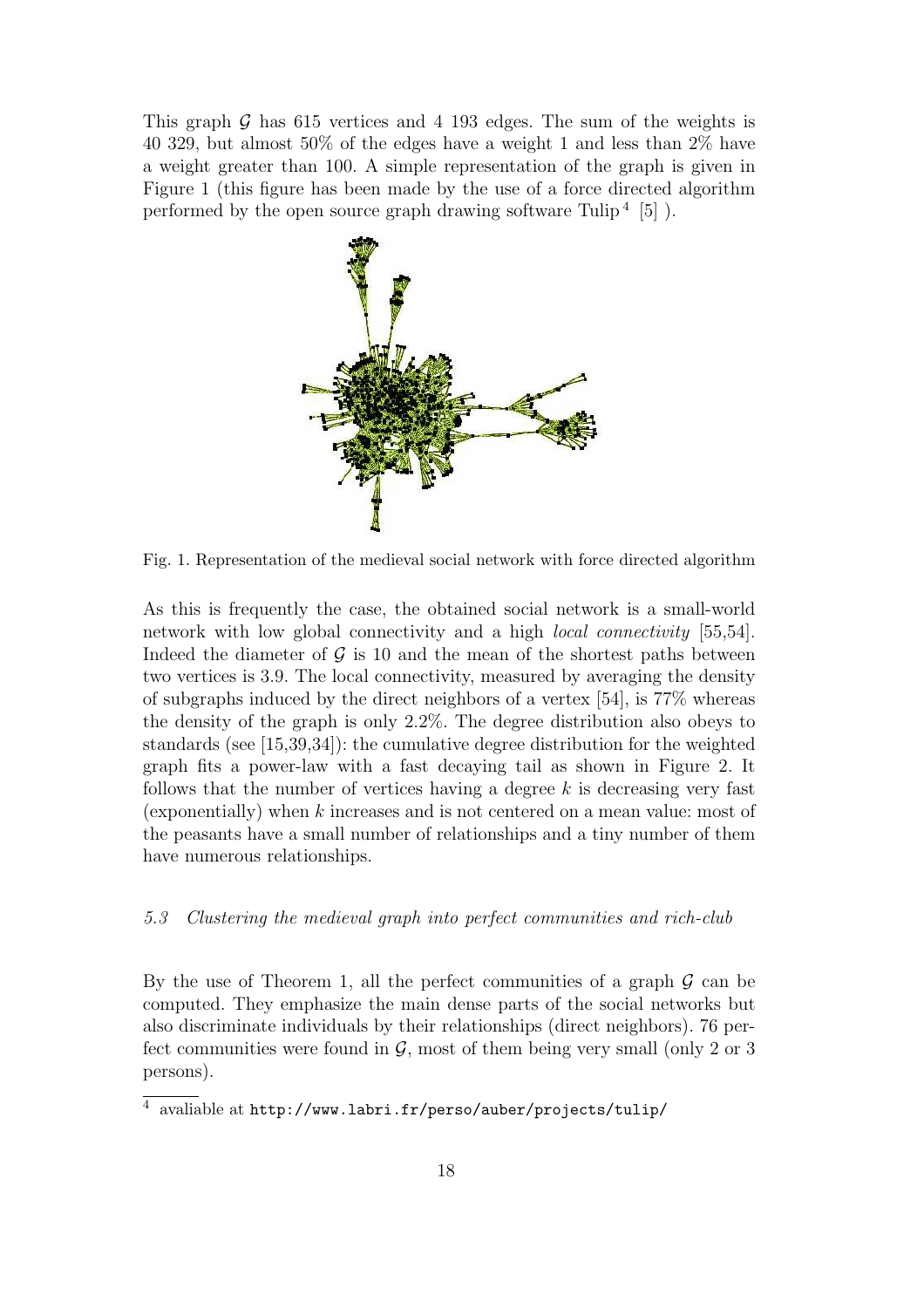

Fig. 2. Cumulative degree distribution (solid) of the weighted graph fitting  $P(k) = 1.12k^{-0.37}e^{-0.0009k}$  (dashed).

Then, as described in Section 2, the rich-club and central vertices are extracted. The vertices in the rich club corresponds to the largest subgraph with highest degrees vertices having a diameter equal to 2. The rich club contains 3% of the vertices of the whole graph which corresponds to 19 vertices. This subgraph has a high density as shown in Figure 3. Central vertices are cho-



Fig. 3. Left: Density of the induced subgraph as a function of the number of highest degrees vertices (log scale) and Right: Number of components of the subgraph of perfect community and rich club as a function of the number of vertices with high betweenness measure added (in both cases, the number of vertices under consideration is given as a percentage of the total number of vertices in the graph).

sen to be the 4% of the highest betweenness measure vertices of the whole graph (i.e., 24 vertices). As show in Figure 3, it is a good compromise for this application: the derived subgraph contains 8 components and a large number of vertices is needed to decrease this number again. Moreover, except for one of them, these components are tiny single perfect communities that won't be considered in the following.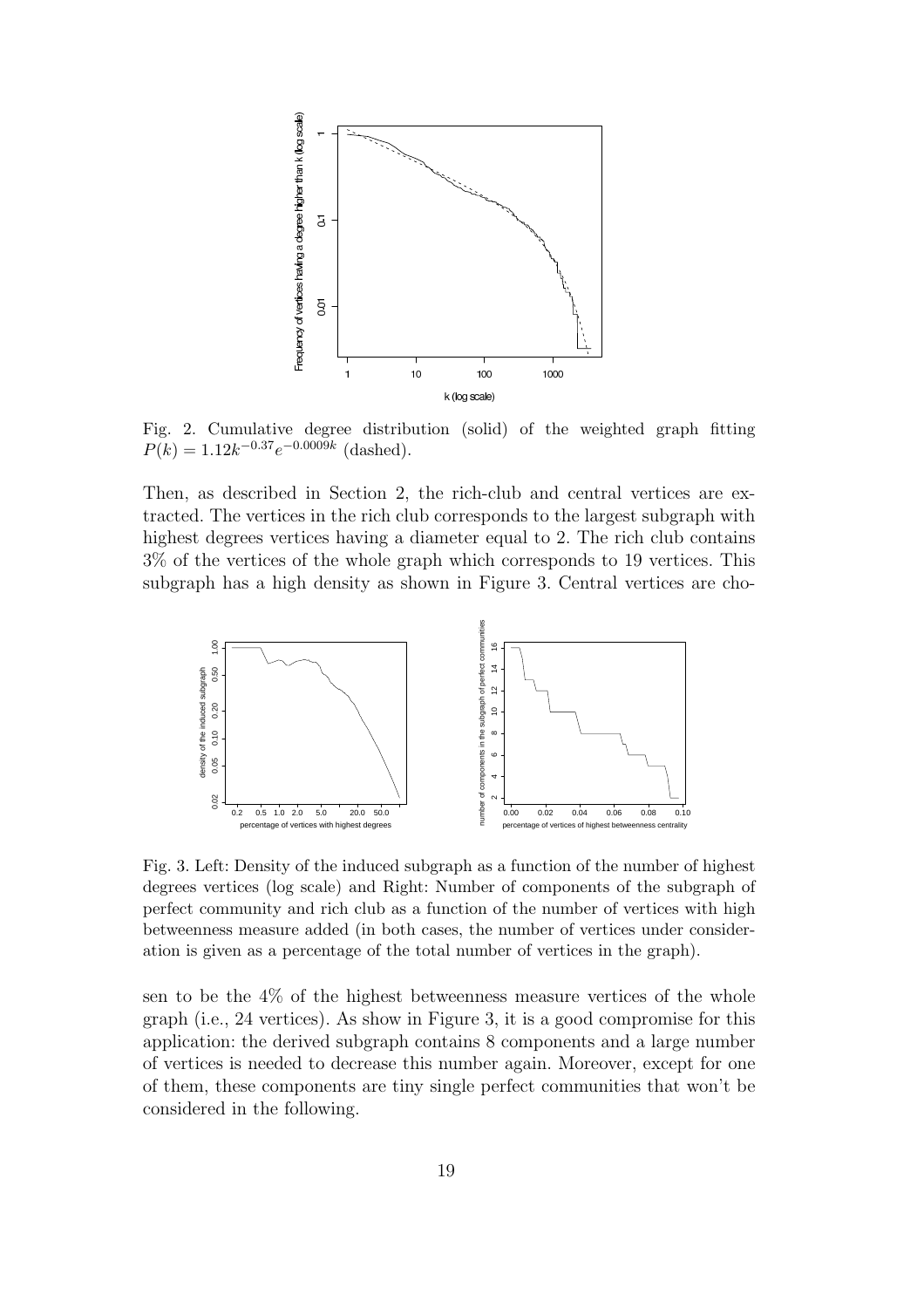Figure  $4^5$  provides a representation of the perfect communities structure of the medieval social network together with the rich-club and central vertices. The visual representation of each perfect community has several features. The surface of each disk is proportional to the size of the perfect community (i.e., to the number of peasants in the perfect community) which is also recalled explicitly by a number written inside the circle. The gray level of the disk encode the mean date of the contracts in which the members of the community are involved (from black, 1260, to white, 1340). In addition a family name is added when the corresponding perfect community comes from a single family. The communities are set at random positions but efforts have been done to represent perfect communities that are linked by an edge at nearby positions. Two perfect communities that are linked by an edge form a complete subgraph but the peasants in this subgraph do not necessarily have the same outside relationships; on the contrary, two peasants contained in the same perfect community have exactly the same outside links. Links starting from a community are therefore valid for all the members of this community. Seven communities, that are still not connected with another perfect community, with the rich club or with one of the vertices with a high betweenness measure, were not considered for this representation.



Fig. 4. Graph of the perfect communities (circles), the rich-club (rectangle) and central vertices (squares). Other details about the figure are given in the text.

<sup>5</sup> This figure, and similar ones, have been made with the help of the free graph drawing software yED, available at http://www.yworks.com/en/products\_yed\_ about.htm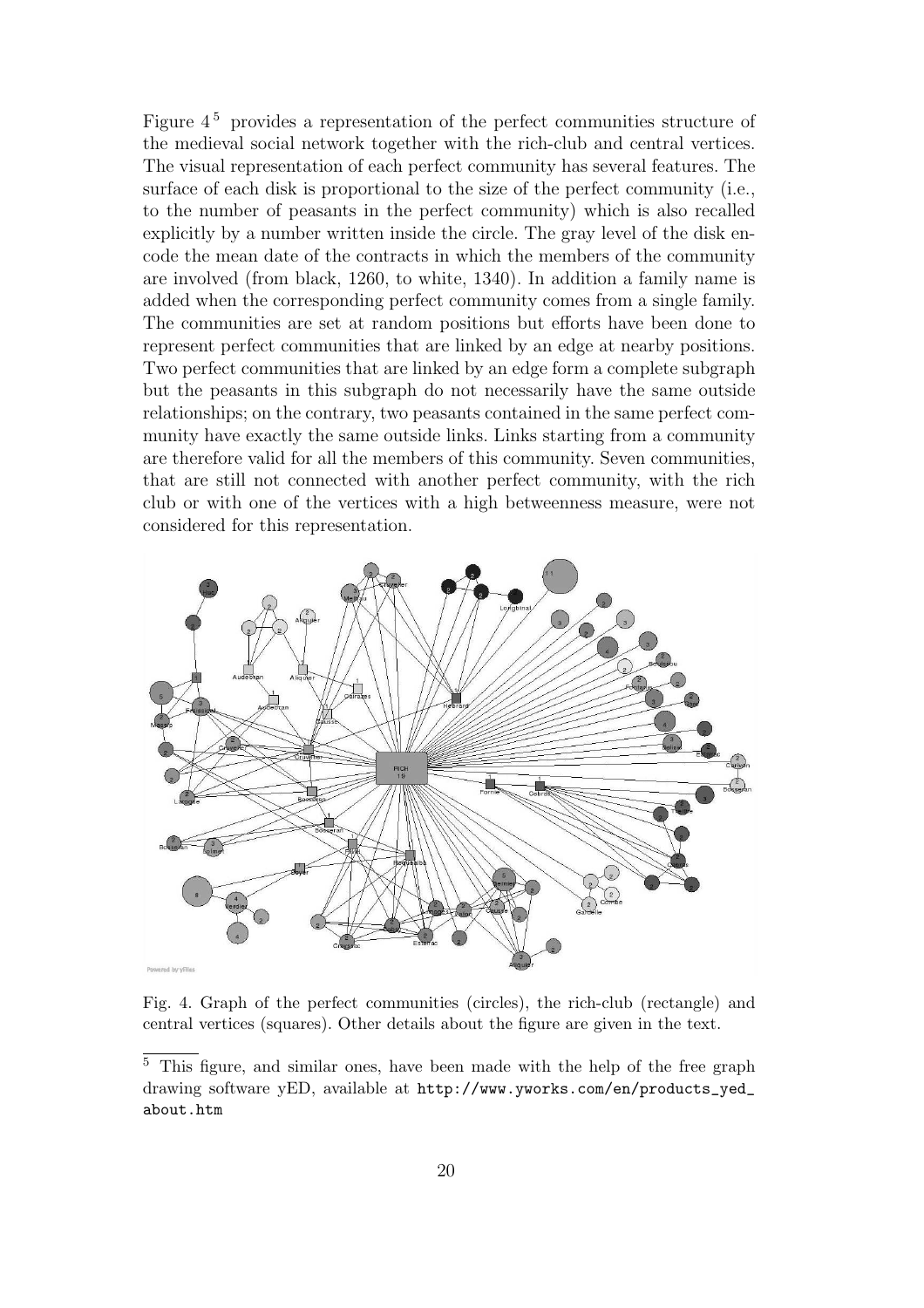

Fig. 5. Graph of the perfect communities by geographical locations (yellow: Flaugnac, blue: Saint-Julien, green: Pern, pink: Cornus, red: Ganic and orange: Divilhac).

Figure  $5^6$  provides an alternative representation of the communities of the graph. Noting that the peasants of a perfect community lived at the same geographical location, each perfect community is colored to represent this location. The communities are set at the same positions as in Figure 4.

Of course, these representations have to be interpreted with care; some of their properties could induce interpretation biases. One of the main limitation is that only a part of the vertices of the original graph is represented on it (35 % of them). Moreover, the respective positions of the perfect communities can be relevant (if their are linked) or not (if they are not). Nevertheless, these "maps" of the graph allows to understand some important facts about the medieval society. First of all, the "small world" structure of the graph is emphasized by the star shaped structure of the perfect communities around the rich-club: some persons seem to belong to small groups (a perfect community or linked perfect communities) which are only related to each others by the way of the main individuals (the rich-club or peasants with a high betweenness measure).

Then, family links seem to have a great importance in the medieval society as all individuals in the perfect communities often share the same family name (this is the case for 30 perfect communities) but geographical proximities are even more important: as shown in Figure 5, all the perfect communities have homogeneous locations and very often, linked perfect communities also share the same geographical location. Finally, it appears that persons with a high degree of betweenness share the same geographical location as the perfect communities they are linked to. These individuals can be seen as peasants making the link between several villages or between a village and one of the

<sup>6</sup> All colored figures are available on the publisher site.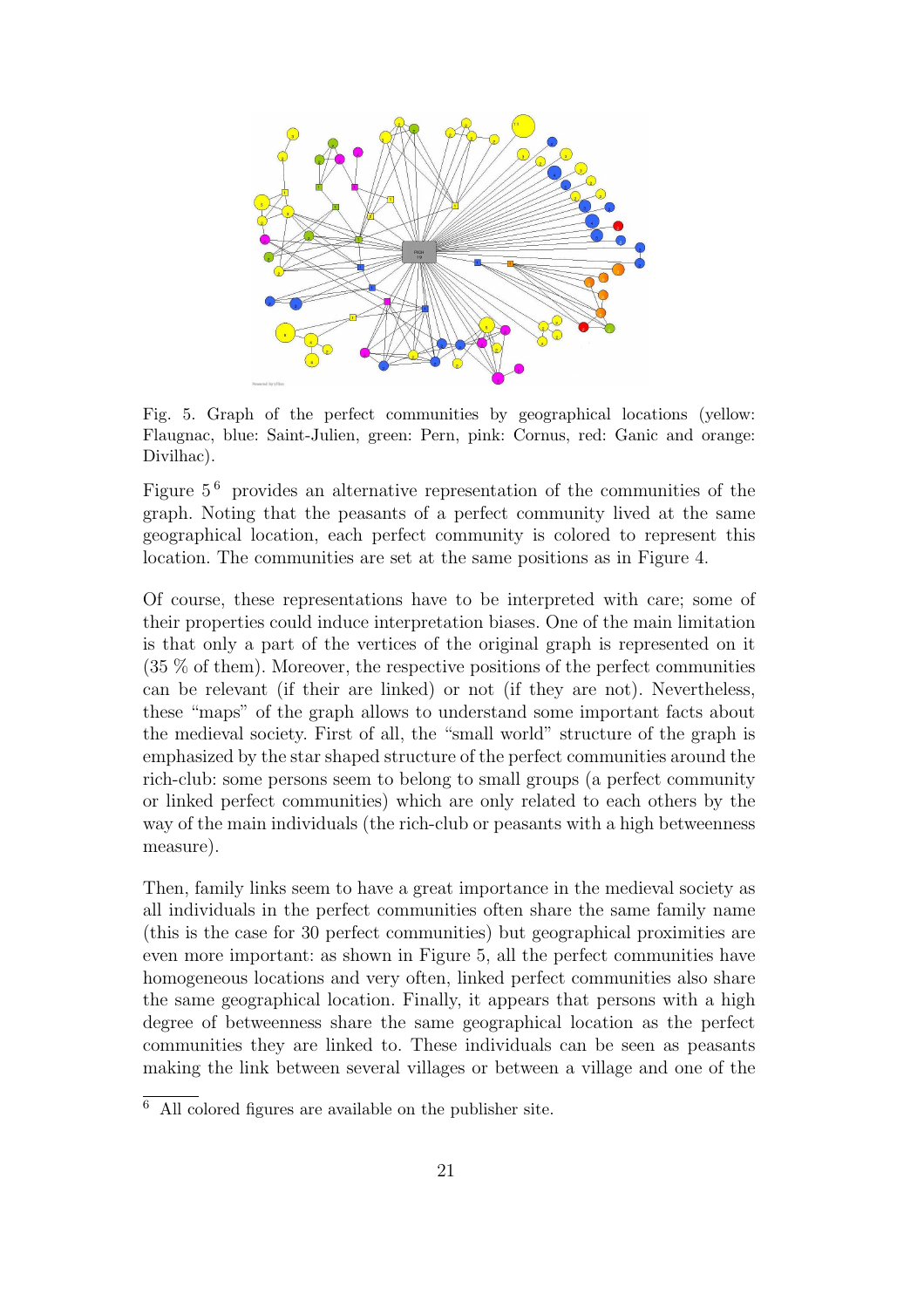central person from the rich-club.

#### 5.4 Mapping the medieval graph with the SOM

The social network was analyzed with the batch kernel SOM as follows. The parameter  $\beta$  varied between 0.01 to 0.05. Values above 0.05 lead to instability in the calculation of the diffusion matrix in the sense that the obtained kernel is no more positive. Values smaller than 0.01 lead to hard clustering (the diffusion matrix is close to the identity matrix) that are not relevant (see [52]).

For a fixed kernel (i.e., a value of  $\beta$ ), all squared maps from  $5 \times 5$  to  $10 \times 10$  were tested as prior structures of the grid. For each prior structure, several random initial configurations, the kernel PCA based initial configuration and several initial temperatures were compared via Kaski and Lagus' quality measure, leading to the selection of a single final map for each size (it should be noted that kernel PCA, associated to an optimal choice of the initial temperature, leads to much better results than random initialization).

In terms of q-modularity, the quality of clustering results increases with the value of  $\beta$  (for almost all map sizes). As a consequence, the value of  $\beta = 0.05$ was selected. Among the 6 maps built with this kernel, those of size  $6 \times 6$ and  $7 \times 7$  are the most interesting. The first one has the highest q-modularity, whereas the second has the smallest value of  $\mathcal{KL}$  criterion together with a high value of the q-modularity.



Fig. 6. Final self-organizing map ( $7 \times 7$  square grid)

We decided to focus on the  $7 \times 7$  map as it seems to be the most interesting. It contains 35 non empty clusters and is given in the left part of Figure 6. In this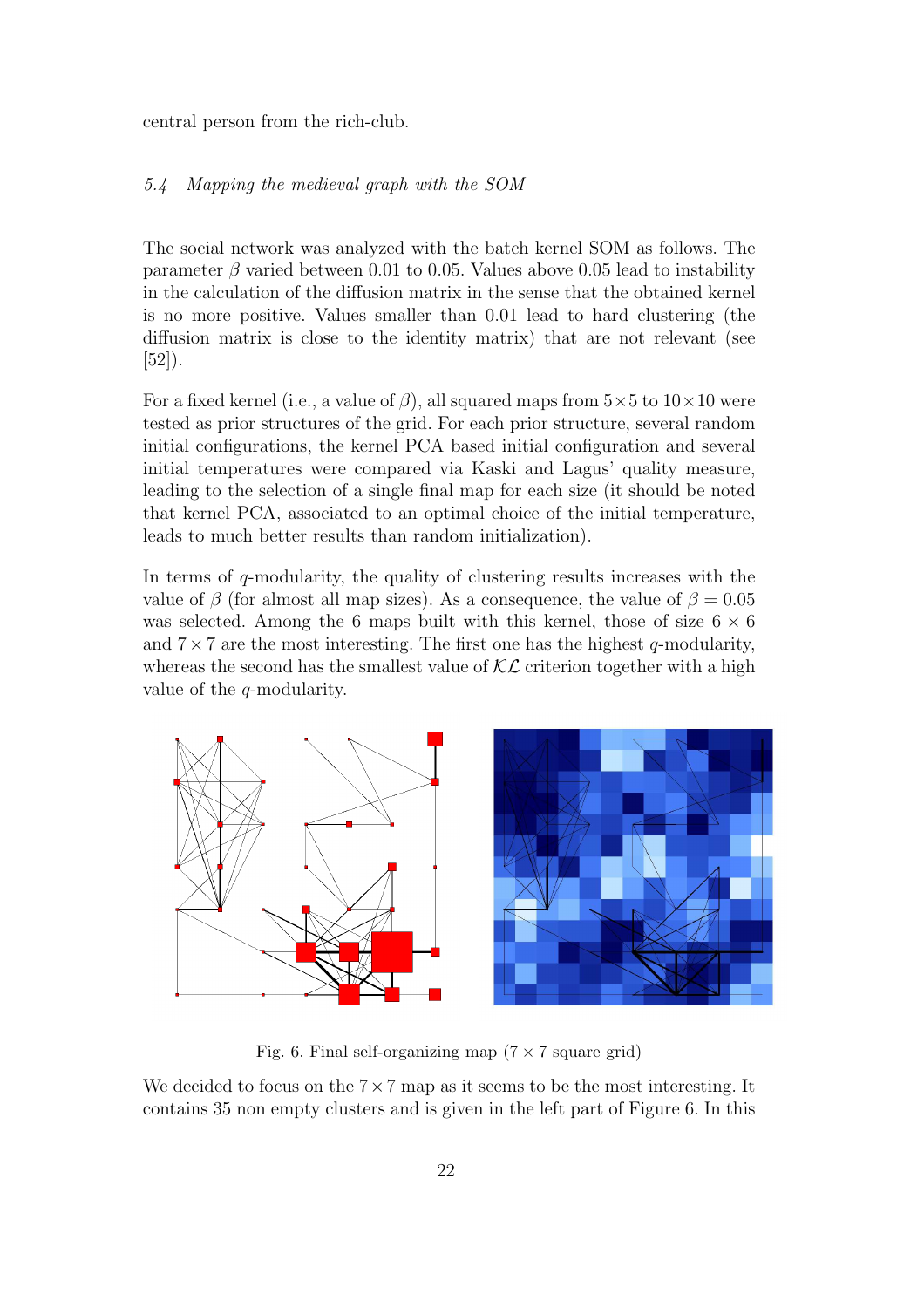graphical representation, the surface occupied by a square is proportional to the size of the corresponding cluster, while the width of the connection between two squares is proportional to the total weight of the edges connecting vertices of the two clusters.

The right part of Figure 6 is the U-matrix [48] of the map. It visualizes distances between prototypes (in the mapped space): dark colors correspond to close prototypes and light colors to a large distance between the corresponding prototypes.

The map is divided into three dense subparts: top-left, top-right and bottomright. The number of edges is small between these three parts and much more dense inside the clusters of the same part, which seems to be relevant. The most dense part of the map is the bottom-right one: one of its clusters contains 255 vertices, which represents more than one third of the whole graph. This part is connected to the two others which are not connected to each others.

As the largest cluster still seems to be too large to be relevant, another batch kernel SOM was constructed on the subgraph induced by the vertices of this cluster; this methodology is known as a hierarchical feature maps [31]. As before a  $7 \times 7$  map is selected. It is represented in Figure 7. This map seems



Fig. 7. Self-organizing map of the main cluster

to be well connected except 3 little clusters that are not connected to the rest of the map. The final map is sparse and well organized. Once again, the main cluster of this map contains a high number of vertices, 81, which represents almost one third of the whole subgraph.

Such a phenomen reflects the cumulative degree distribution described in Section 5.2. An analysis of the degree distribution on the map of Figure 6 shows that the 10% of the vertices having the highest degrees are all clustered in three clusters of the bottom right part of the map (but not in the largest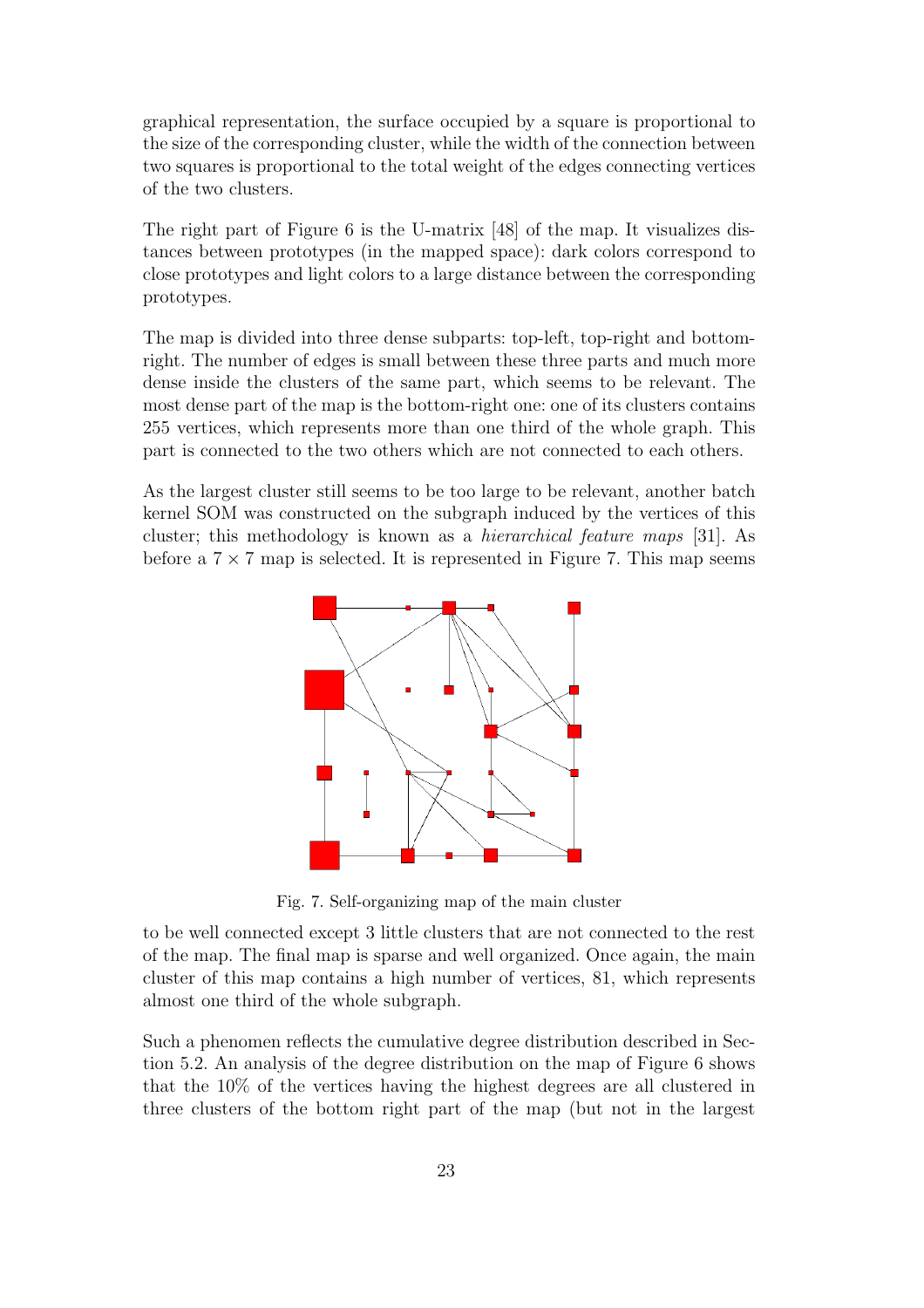one, GC <sup>7</sup> ). Then, looking at the degrees of the subgraph made from the vertices in cluster GC, we see that, once again, their cumulative distribution is a power-law cumulative distribution but with another scale (the density of this subgraph is 5 times smaller than the one of the initial graph). The same phenomenon occurs in the subgraph GC: the 10% of the vertices that have the highest degrees are all assigned to the three mainly connected clusters of Figure 7 and the largest cluster of this subgraph  $(GC20<sup>6</sup>)$  also has a density 4 times less than the whole subgraph GC.

#### 5.5 Historical properties of the self-organizing map

The analysis mimics what has been done for the perfect communities, starting with the distribution of the dates on the map. The mean date for each cluster is depicted on Figure 8 using a gray scale. Each cluster has a small standard deviation; clusters having the highest standard deviations are the most connected clusters of the bottom right part of the map. The three parts of the



Fig. 8. Mean date for each cluster from black, 1260, to white, 1340

Kohonen map emphasized by the U-matrix have homogeneous dates: top right is the oldest part, bottom right have middle dates and top left, the most recent dates. The clusters are continuously connected to each others by the date, in the sense that connexion clusters have intermediate dates. The organization provided by the SOM is therefore relevant. But, since the studied period is

<sup>7</sup> The way the clusters are referenced is indicated in Figure 9.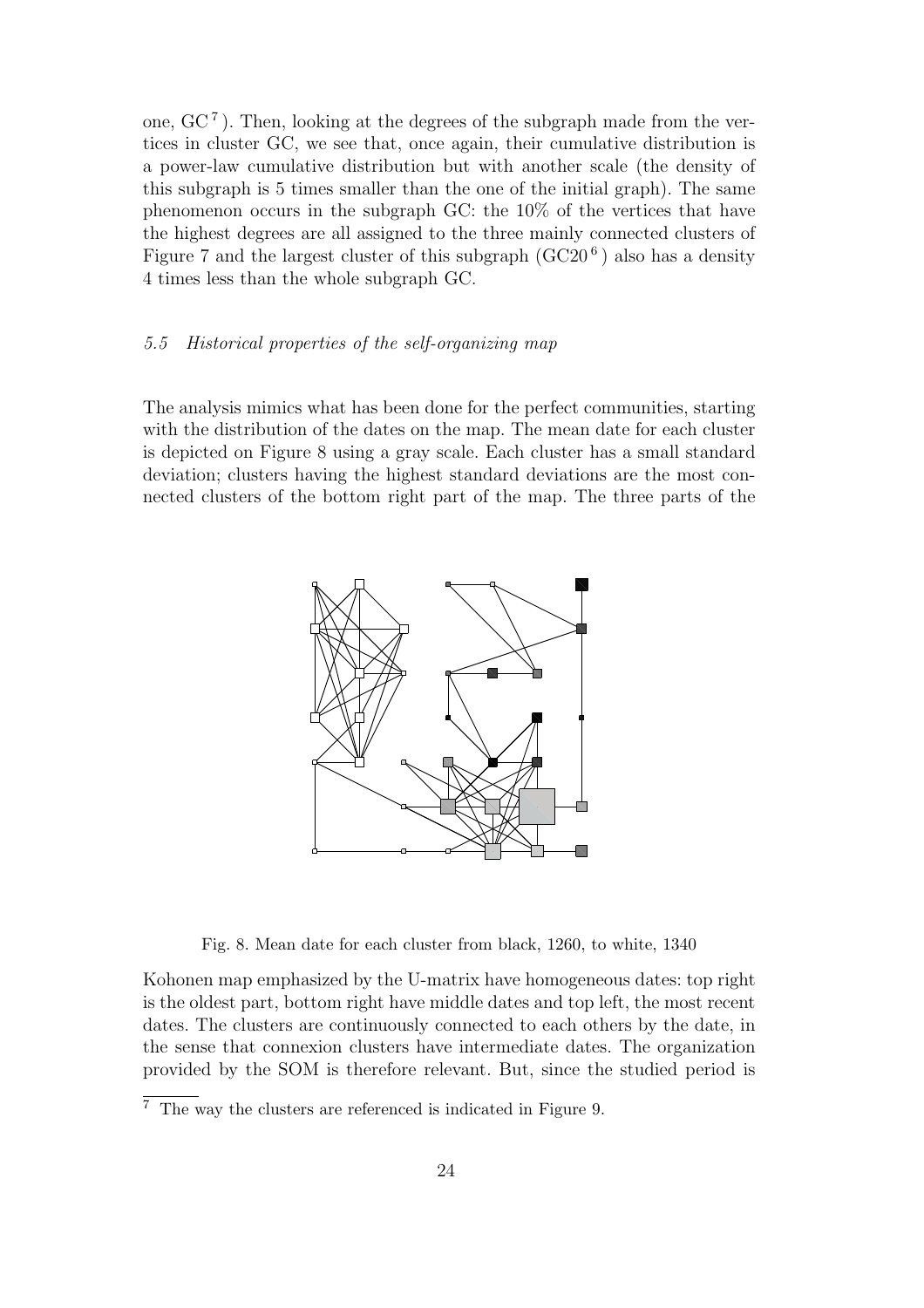only 100 years long, this also seems to show that various generations (sons, fathers, grand-fathers,. . . ) are not highly mixed; particularly, the earlier part of the map is only connected to the rest by a very few number of individuals (1 to 3).

The geographical locations of the persons belonging to the same cluster are generally homogeneous. More precisely, they are exactly the same for peasants belonging to the same little cluster and the largest clusters often have a dominant geographical location but also contain peasants that don't live in this geographical location. The family names are generally not the same for peasants in the same cluster, with some exceptions as, for example, cluster  $10^6$  which corresponds to "Aliquier" family, just as one of its closest cluster, 11<sup>6</sup>. Thus, as already mentioned in the analysis of the perfect communities, geographical proximities seem to have a main role in the peasant's relationships.

## 5.6 Comparison with the work on perfect communities

A comparison of the self-organizing map with the perfect community representation (Figure 4) is provided by Figure 9: the vertices that belong to the same perfect community are almost always in the same cluster of the selforganizing maps (except for three small perfect communities). To study the reverse mapping, an arbitrary color was assigned to each cluster that contains at least one perfect community and then used to color the same way the perfect communities of Figure 4. The number assigned to each perfect community is the number of the cluster in one of the two maps (prefixed by "GC" for the clusters of the largest cluster of the initial SOM).

Figure 9 emphasizes the great similarity between the two approaches: perfect communities that share links often belong to the same cluster of the self organizing map. A similar remark can be made about peasants with a high betweenness measure: they are often assigned to the same cluster as the perfect community that they link to the rich-club. Moreover, perfect communities that share a link or that are linked to the same peasant with a high betweenness measure but have different colors often belong to nearby clusters on the SOM: this is the case, for example, for clusters 44 and 37, for clusters 0 and 7, for clusters 26, 33 and 34, etc. It is also interesting to note that some of the persons having a high betweenness measure also have an important position on the SOM: for example, peasants 17 and 34 are emphasized by the fact that they link the bottom right part of the map with the top right part and the top left part, respectively. All these similarities are evidence that there is a strong consensus between both approaches and, as a consequence, that they offer a realistic representation of the organization of the peasant society in the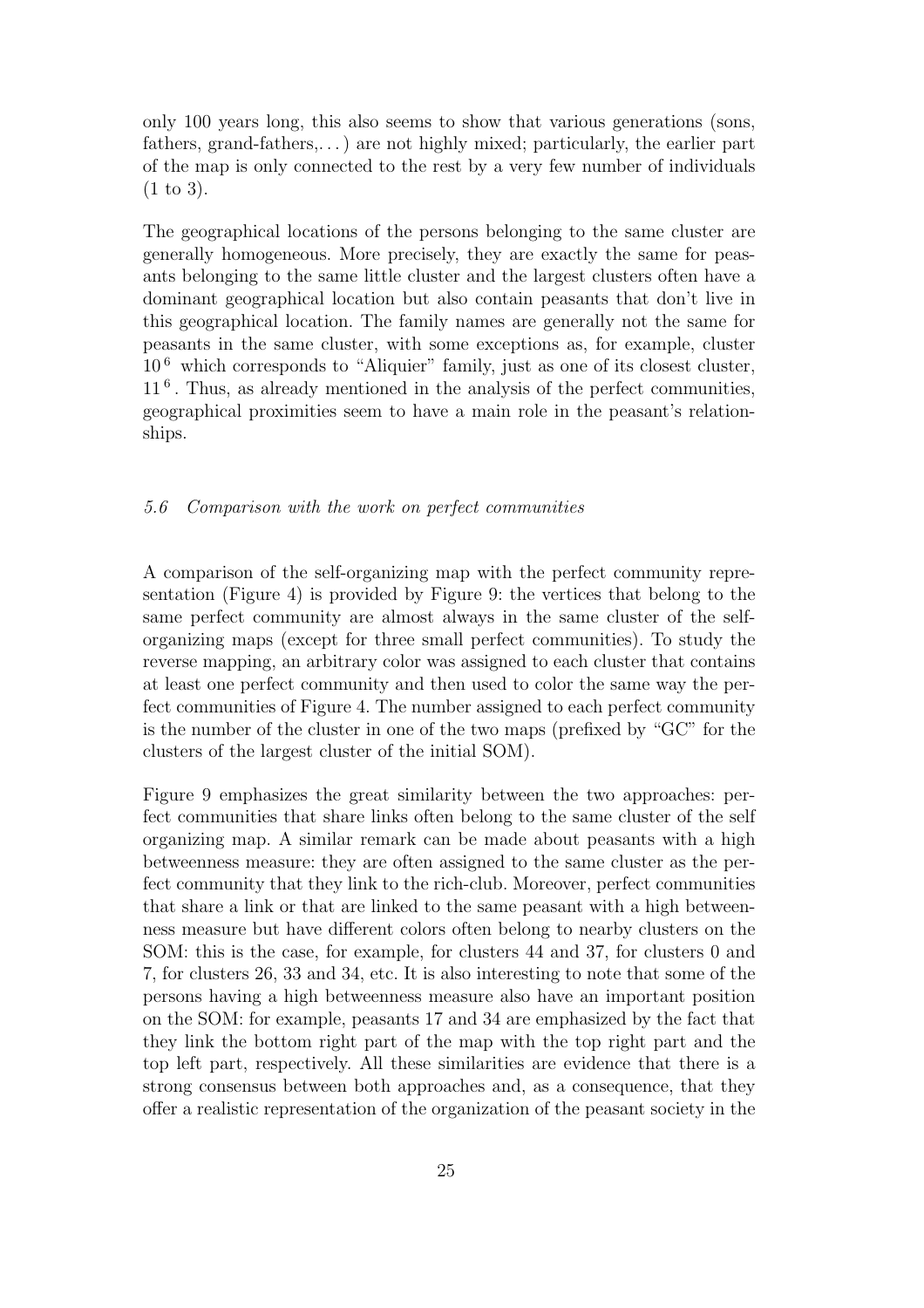

Fig. 9. Comparison of the representation of the graph through perfect communities and self-organizing maps (left : of the whole graph; right : of the largest cluster of the initial SOM. More details about this figure are given in the text)

Middle Ages.

Nevertheless, there are also some interesting differences between the two approaches. First of all, it is suprising that the rich-club is separated in several clusters (37, 38 and 44) in which some perfect communities can also be found. Arguably, these three clusters are very close on the SOM and have strong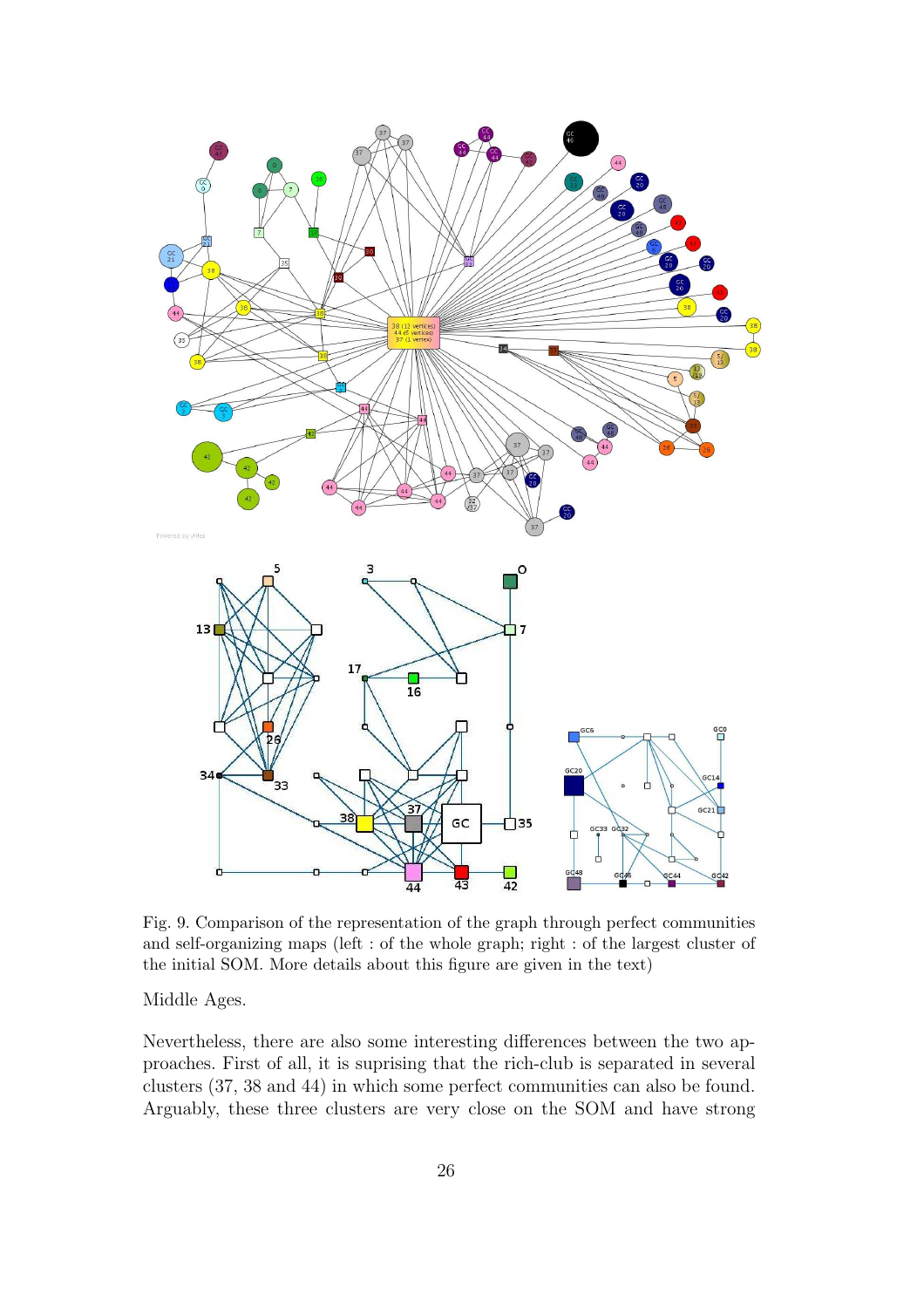connectivity (depicted by the tick lines between them). Moreover, the three clusters of the SOM correspond to different geographical locations: cluster 37 contains a majority of peasants living in "Cornus", cluster 38 and 44 in "Saint Julien". In addition, Clusters 38 and 44 also contains peasants that have different family names: "Belisie", "Bernier", "Bosseran", "Cruvelier", "Laroque", "Ratier" and "Sirven" are found several times in cluster 38 but none in cluster 44 and "Amilhau", "Camberan", "Labarthe", "Limoges", "Rival" and "Tessendie" are found several times in cluster 44 but none in cluster 38. However, families "Estairac" and "Fague" are well represented in both clusters 38 and 44. It is therefore not very clear whether the separation of the rich-club into three clusters is relevant or not. An advantage of the rich-club approach over the SOM based analysis is to emphasize the members of this group who clearly have a special social role, while there is nothing very specific about the corresponding clusters in the map.

It appears also that some perfect communities share the same color whereas they don't seem to be "close". Sometimes, this is due to the fact that the positions of these perfect communities are partially random despite the fact they are linked to each others (this is the case, for instance, for the pink group of perfect communities 44 at the bottom of the figure and the perfect community of the same color at the left part of it). Sometimes, this can be explained by links that are not represented on the figure: for example, cluster 38 is separated into three groups of perfect communities that are not linked to each other but these groups share some common relationships with vertices in cluster 38 in the rich-club. However this argument is less convincing to explain why cluster 37 contains two groups of perfect communities. Finally, in some cases, there is no simple reason to explain why several perfect communities are grouped in the same cluster: for example, GC20 is still a large cluster that contains several perfect communities that are not linked to each others on the perfect communities representation.

# 5.7 Conclusion

The remarks made about the similarities and differences between the two approaches show that they can both provide elements to help the historians to understand the organization of the medieval society. Moreover, they have distinct advantages and weaknesses.

On the one hand, representing the graph through its perfect communities induces the question of the way these communities have to be represented in a two-dimensional space, even if the restrictive definition chosen for communities partly reduces this problem. This question is difficult (and related to the field of graph drawing) but of a great importance to avoid interpretation bias.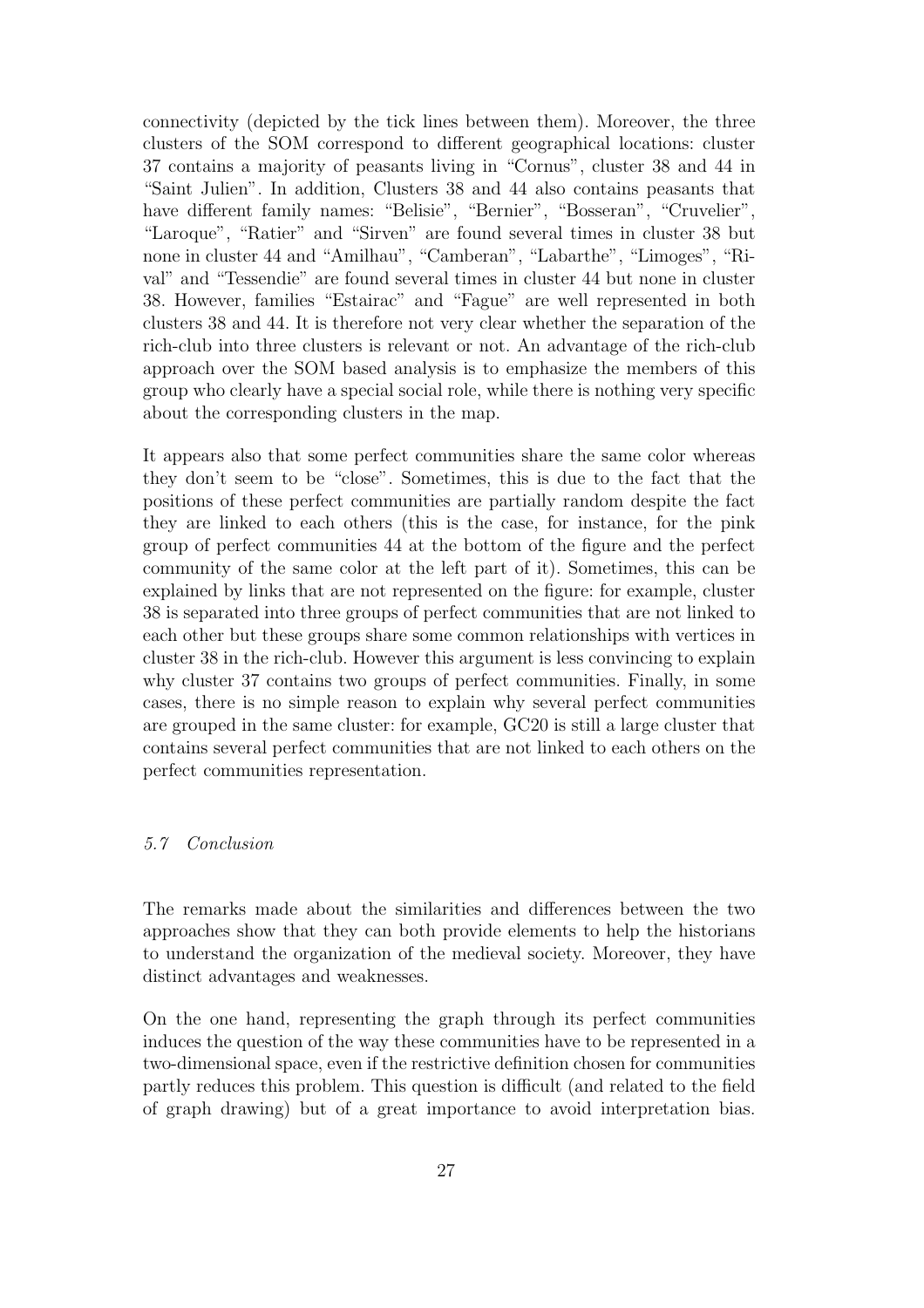For this point, the kernel SOM can appear as an alternative that provides a notion of proximity, organization and even distance between the communities. Moreover, kernel SOM allows to organize all the vertices of the graph and not only the vertices that belong to a perfect community.

On the other hand, the links inside and outside the clusters of the kernel SOM are not clear: some of the vertices in a cluster can have no edge in common with the other vertices of the cluster (it is the case, e.g., for one of the cluster of the largest cluster as is shown by Figure 7) and two vertices in the same cluster are not necessarily related to the same vertices outside the cluster. These two facts seem to show that kernel SOM probably provides a better macroscopic view of the graph, whereas the perfect community approach is more reliable for local interpretations: as the definition of a perfect community is restrictive, it emphasizes very close social groups that share the same geographical location and also often the same family name. The interpretation of such social groups is then easier.

It should be noted that in both cases, the social and historical analysis is only facilitated by the algorithms rather than somehow being automated. In a sense, the problem of understanding the social network is simply pushed a little bit further away  $8$  by the methods, especially in the case of the kernel SOM. Figures 6 and 7 for instance give broad pictures of the social network, but a more detailed analysis is needed to extract knowledge from the network. One of the interesting aspect of the combined methodology proposed in the present paper is to help this detailed analysis.

To go further, an open question is the way the parameters of the kernel SOM have to be chosen and especially the size of the map, or, in the same spirit, how deep a hierarchical analysis should be conducted on a large cluster. This question is related to finding a relevant size for each community. The perfect community approach can help driving this work by providing an idea of the relevance of a given cluster, as we emphasized for cluster GC20.

Conversely, kernel SOM could also help to provide a more realistic representation of the perfect communities in creating a drawing algorithm that can also take into account the distances between clusters in the SOM. This question is currently under development.

<sup>8</sup> The authors are grateful to one reviewer for pointing this out.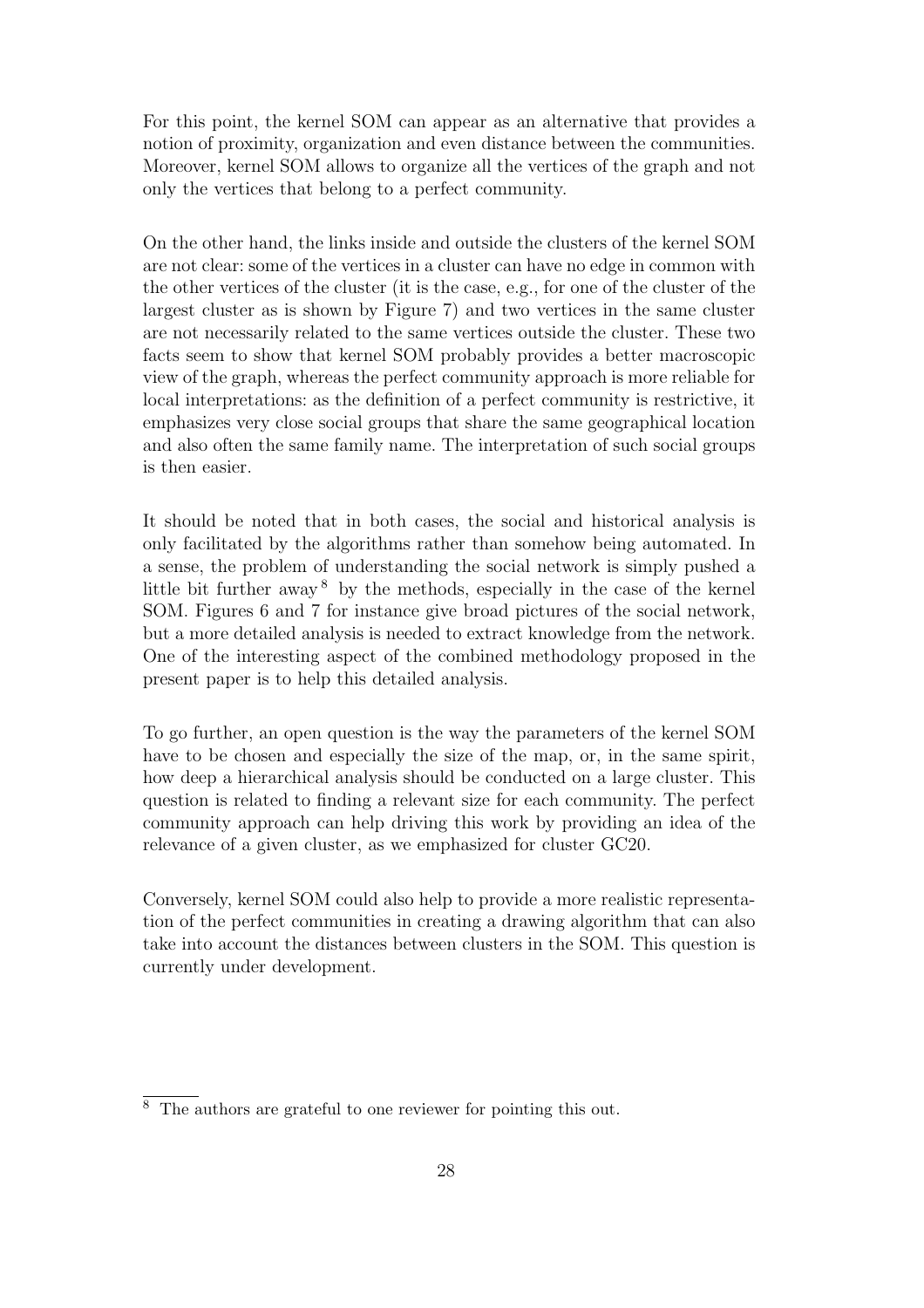#### 6 Acknowledgments

The authors would like to thank Florent Hautefeuille, historian (FRAMESPA, Université Toulouse Le Mirail, France) for giving us the opportunity to work with this interesting database and for spending time to explain us its historical context. We also want to thank Fabien Picarougne and Bleuenn Le Goffic (LINA, Polytech'Nantes, France) for managing the database registration and Pascale Kuntz for her expertise in graph vizualisation. We finally thank the anonymous reviewers for their detailed and constructive comments that have significantly improved this paper.

#### References

- [1] C. Alpert, A. Kahng, Geometric embeddings for faster and better multi-way netlist partitioning, in: Proceedings of the 30th International Conference on Design Automation (DAC '93), ACM Press, New York, USA, 1993.
- [2] C. Ambroise, G. Govaert, Analyzing dissimilarity matrices via Kohonen maps, in: Proceedings of 5th Conference of the International Federation of Classification Societies (IFCS 1996), vol. 2, Kobe (Japan), 1996.
- [3] P. Andras, Kernel-Kohonen networks, International Journal of Neural Systems 12 (2002) 117–135.
- [4] N. Aronszajn, Theory of reproducing kernels, Transactions of the American Mathematical Society 68 (3) (1950) 337–404.
- [5] D. Auber, Tulip : A huge graph visualisation framework, in: P. Mutzel, M. Jünger (eds.), Graph Drawing Softwares, Mathematics and Visualization, Springer-Verlag, 2003, pp. 105–126.
- [6] A. Berlinet, C. Thomas-Agnan, Reproducing Kernel Hilbert Spaces in Probability and Statistics, Kluwer Academic Publisher, 2004.
- [7] S. Bornholdt, H. Schuster, Handbook of Graphs and Networks From the Genome to the Internet, Wiley-VCH, Berlin, 2002.
- [8] F. Chung, Spectral Graph Theory, No. 92 in CBMS Regional Conference Series in Mathematics, American Mathematical Society, 1997.
- [9] A. Clauset, M. E. J. Newman, C. Moore, Finding community structure in very large networks, Physical Review, E 70 (2004) 066111.
- [10] B. Conan-Guez, F. Rossi, A. El Golli, Fast algorithm and implementation of dissimilarity self-organizing maps, Neural Networks 19 (6-7) (2006) 855–863.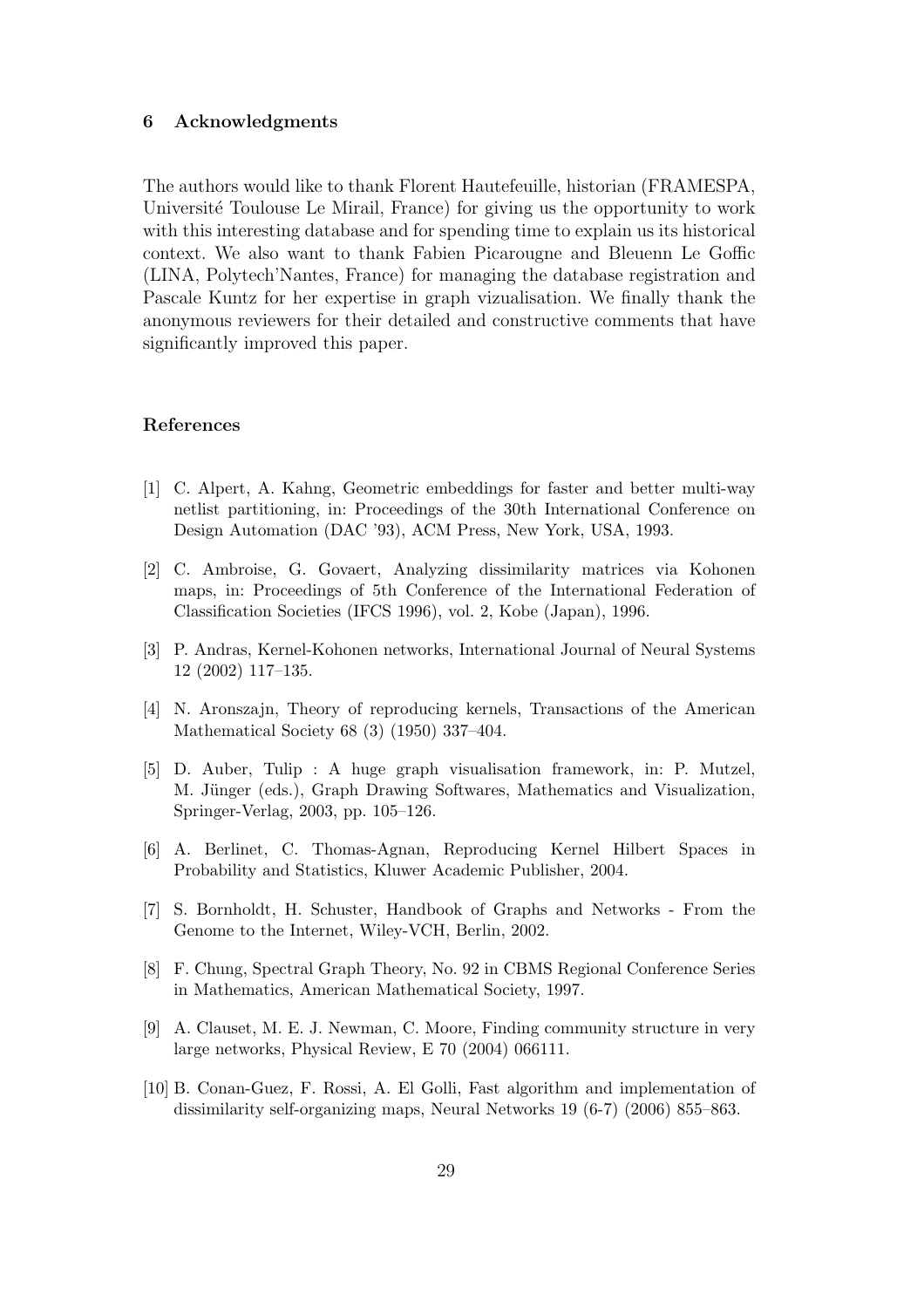- [11] N. Cristianini, J. Shawe-Taylor, J. Kandola, Spectral kernel methods for clustering, in: T. Dietterich, S. Becker, Z. Ghahramani (eds.), Advances in Neural Information Processing Systems (NIPS), vol. 13, MIT Press, Cambridge, MA, 2001.
- [12] G. Di Battista, P. Eades, R. Tamassia, I. Tollis, Graph Drawing, Prentice Hall, Upper Saddle River, NJ, USA, 1999.
- [13] L. Donetti, M. Muñoz, Detecting network communities: a new systematic and efficient algorithm, Journal of Statistical Mechanics: Theory and Experiment (2004) P10012.
- [14] A. El Golli, F. Rossi, B. Conan-Guez, Y. Lechevallier, Une adaptation des cartes auto-organisatrices pour des données décrites par un tableau de dissimilarités, Revue de Statistique Appliquée LIV (3) (2006) 33–64.
- [15] M. Faloutsos, P. Faloutsos, C. Faloutsos, On power-law relationships of the internet topology, ACM SIGCOMM Computer Communication Review 29 (4) (1999) 251–262.
- [16] M. Filippone, F. Camastra, F. Masulli, S. Rovetta, A survey of kernel and spectral methods for clustering, Pattern Recognition 41 (2008) 176–190.
- [17] T. Graepel, M. Burger, K. Obermayer, Self-organizing maps: generalizations and new optimization techniques, Neurocomputing 21 (1998) 173–190.
- [18] T. Graepel, K. Obermayer, A stochastic self-organizing map for proximity data, Neural Computation 11 (1) (1999) 139–155.
- [19] B. Hammer, A. Hasenfuss, Relational topographic maps, Tech. Rep. IfI-07-01, Clausthal University of Technology, avaliable at http://www.in.tu-clausthal.de/fileadmin/ homes/techreports/ifi0701hammer%.pdf (2007).
- [20] B. Hammer, A. Hasenfuss, M. Rossi, F. annd Strickert, Topographic processing of relational data, in: Proceedings of the 6th Workshop on Self-Organizing Maps (WSOM 07), Bielefeld, Germany, 2007, to be published.
- [21] B. Hammer, A. Micheli, M. Strickert, A. Sperduti, A general framework for unsupervised processing of structured data, Neurocomputing 57 (2004) 3–35.
- [22] F. Hautefeuille, Structures de l'habitat rural et territoires paroissiaux en bas-Quercy et haut-Toulousain du VIIème au XIVème siècle, Ph.D. thesis, University of Toulouse II (Le Mirail) (1998).
- [23] I. Herman, G. Melançon, M. Scott Marshall, Graph visualization and navigation in information visualisation, IEEE Transactions on Visualization and Computer Graphics 6 (1) (2000) 24–43.
- [24] S. Kaski, K. Lagus, Comparing self-organizing maps, in: C. von der Malsburg, W. von Seelen, J. Vorbrüggen, B. Sendhoff (eds.), Proceedings of International Conference on Artificial Neural Networks (ICANN'96), vol. 1112 of Lecture Notes in Computer Science, Springer, Berlin, Germany,, 1996, pp. 809–814.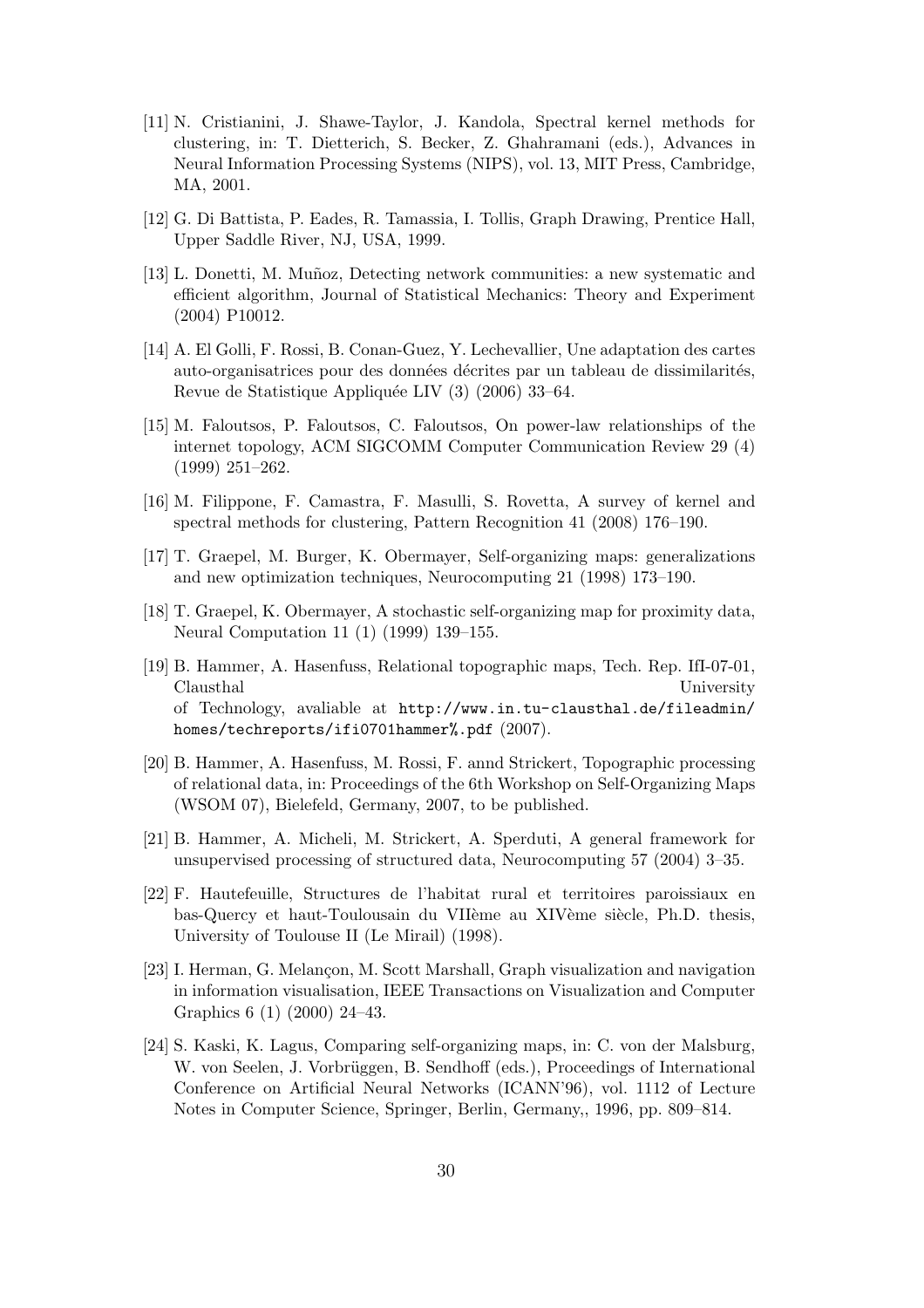- [25] T. Kohohen, P. Somervuo, Self-Organizing maps of symbol strings, Neurocomputing 21 (1998) 19–30.
- [26] T. Kohonen, Self-organizing maps of symbol strings, Technical report a42, Laboratory of computer and information science, Helsinki University of technoligy, Finland (1996).
- [27] T. Kohonen, Self-Organizing Maps, 3rd Edition, vol. 30, Springer, Berlin, Heidelberg, New York, 2001.
- [28] T. Kohonen, P. Somervuo, How to make large self-organizing maps for nonvectorial data, Neural Networks 15 (8) (2002) 945–952.
- [29] R. Kondor, J. Lafferty, Diffusion kernels on graphs and other discrete structures, in: Proceedings of the 19th International Conference on Machine Learning, 2002.
- [30] D. Mac Donald, C. Fyfe, The kernel self organising map., in: Proceedings of 4th International Conference on knowledge-based intelligence engineering systems and applied technologies, 2000.
- [31] R. Miikkulainen, Script recognition with hierarchical feature maps, Connection Science 2 (1990) 83–101.
- [32] B. Mohar, The laplacian spectrum of graphs, vol. 2, chap. Graph Theory, Combinatorics, and Applications, Wiley, 1991, pp. 871–898.
- [33] B. Mohar, S. Poljak, Eigenvalues in combinatorial optimization, vol. 50 of IMA Volumes in Mathematics and Its Applications, chap. Combinatorial and Graph-Theoretical Problems in Linear Algebra, Springer-Verlag, 1993, pp. 107–151.
- [34] S. Mossa, M. Barthélémy, H. Stanley, L. Nunes Amaral, Truncation of power law behavior in "scale-free" network models due to information filtering, Physical Review Letters 88 (13) (2002) 138701.
- [35] J. Neville, M. Adler, D. Jensen, Clustering relational data using attribute and link information, in: Proceedings of the Text Mining and Link Analysis Workshop, 18th International Joint Conference on Artificial Intelligence, 2003.
- [36] M. Newman, Mixing patterns in networks, Physical Review, E 67 (2003) 026126.
- [37] M. Newman, A. Barabási, D. Watts, The Structure and Dynamics of Networks, Princeton University Press, 2006.
- [38] M. Newman, M. Girvan, Finding and evaluating community structure in networks, Physical Review, E 69 (2004) 026113.
- [39] M. Newman, D. Watts, S. Strogatz, Random graph models of social networks, Proceedings of the National Academy of Sciences of the United States of America 99 (2002) 2566–2572.
- [40] G. Palla, I. Derenyi, I. Farkas, T. Vicsek, Uncovering the overlapping community structure of complex networks in nature and society, Nature 435 (7043) (2005) 814–821.